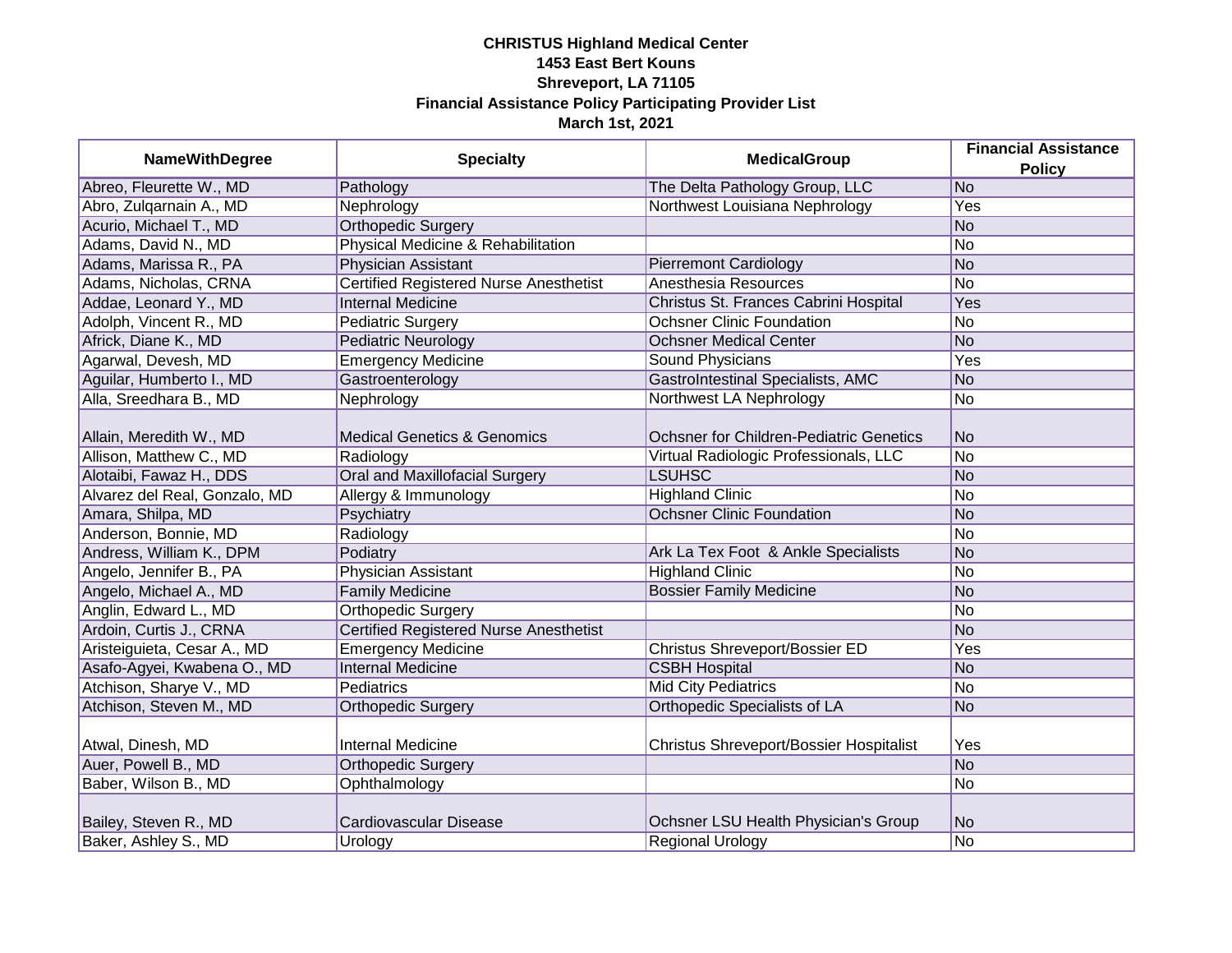| Baker, Christopher G., MD      | Anesthesiology                                | <b>Medical Center Anesthesiologists</b>    | Yes |
|--------------------------------|-----------------------------------------------|--------------------------------------------|-----|
| Barker, Jared D., DO           | Pathology                                     | The Delta Pathology Group                  | No  |
| Barnes, Amanda T., PA          | <b>Physician Assistant</b>                    |                                            | No  |
| Barnes, Christina S., AGNP     | Adult-Gerontological Nurse Practitioner       |                                            | No  |
| Barnes, James R., MD           | <b>General Surgery</b>                        | <b>Highland Clinic</b>                     | No  |
| Barnes, Jon C., FNP            |                                               | South Shreveport Family Medicine           | No  |
| Barz, Arnold E., MD            | Nephrology                                    | Northwest LA Nephrology                    | No  |
| Baucum, Ralph W., MD           | Cardiovascular Disease                        | <b>Advanced Cardiovascular Specialists</b> | No  |
| Bauman, Dale V., MD            | <b>Obstetrics &amp; Gynecology</b>            |                                            | No  |
| Baye, Robert, PA               | Physician Assistant                           | <b>Highland Clinic</b>                     | No  |
| Bellmann, Maria C., MD         | <b>Obstetrics &amp; Gynecology</b>            | Doctors For Women                          | No  |
| Ben Abda, Rafik, DO            | Radiology                                     | Virtual Radiologic Professionals, LLC      | No  |
| Berg, Mary E., MD              | Ophthalmology                                 |                                            | No  |
| Berken, David C., MD           | Orthopedic Surgery                            | <b>Highland Clinic, APMC</b>               | No  |
| Bernard, Thomas J., MD         | <b>Family Medicine</b>                        |                                            | No  |
| Best, Anna M., MD              | Anatomic & Clinical Pathology                 | The Delta Pathology Group, LLC             | No  |
| Bicknell Sr., J. Eric E., MD   | Physical Medicine & Rehabilitation            |                                            | No  |
| Bienert, Robert W., CRNA       | <b>Certified Registered Nurse Anesthetist</b> | <b>CHRISTUS Health Shreveport-Bossier</b>  | No  |
| Bienvenu, John N., MD          | Gastroenterology                              | <b>GastroIntestinal Specialists, AMC</b>   | No  |
| Bienvenu, Steven N., MD        | Pediatrics                                    | Ochsner/LSU Children's Clinic              | No  |
| Black, Destin R., MD           | <b>Obstetrics &amp; Gynecology</b>            |                                            | No  |
| Blanchard Jr., Richard J., MD  | Pathology                                     | The Delta Pathology Group, LLC             | No  |
| Blanchard, Stephen P., MD      | Pathology                                     | The Delta Pathology Group                  | No  |
| Boda Eswara, Venkatasai P., MD | <b>Internal Medicine</b>                      |                                            | Yes |
| Bond, William V., CRNA         | Certified Registered Nurse Anesthetist        | <b>CHSB- Dept of Anesthesia</b>            | No  |
| Boniol, Steven S., MD          | <b>Medical Oncology</b>                       |                                            | No  |
| Bonsall, Alexis R., NP         | <b>Family Nurse Practitioner</b>              | <b>CHRISTUS Health Shreveport-Bossier</b>  | Yes |
| Borders, Blaine M., MD         | Cardiothoracic Surgery                        |                                            | No  |
| Borne, Alan J., MD             | <b>Internal Medicine</b>                      |                                            | No  |
| Bosley III, Joseph H., MD      | Otolaryngology                                |                                            | No  |
| Brainis, Amy L., NP            |                                               | The Spine Institute of Louisiana           | No  |
| Brandao Jr, Stephen M., NP     |                                               | Spine Institute of Louisiana               | No  |
| Braud, John A., MD             | Radiology                                     | Diagnostic Imaging Associates              | Yes |
| Braud, Mary C., APRN           |                                               | <b>Ochsner Health</b>                      | No  |
| Briery, Christian M., MD       | Maternal-Fetal Medicine                       | <b>WK Regional Perinatal Group</b>         | No  |
| Brister Jr., Arthur M., MD     | <b>Emergency Medicine</b>                     |                                            | No  |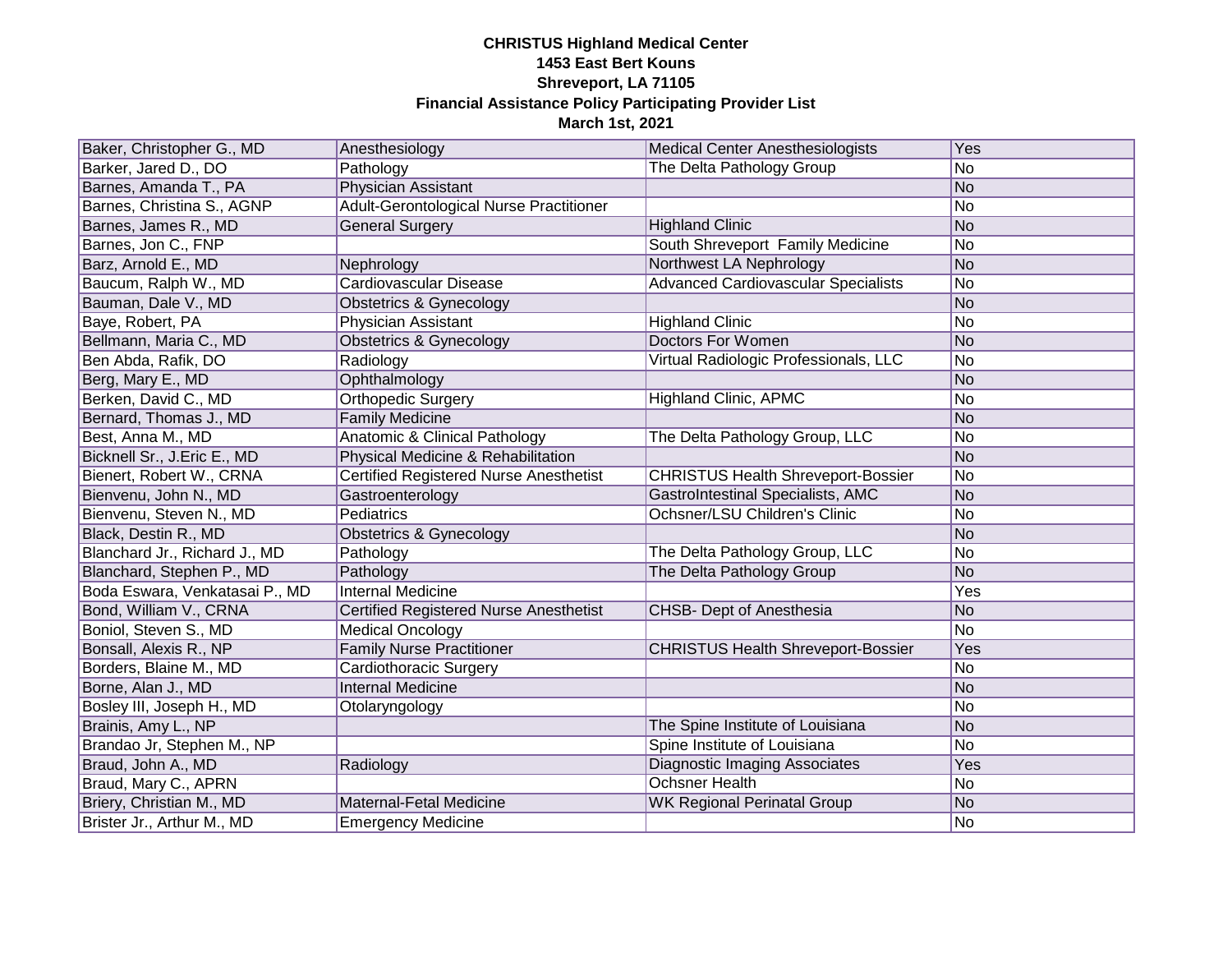|                                 |                                                                            | Rheumatology and Osteoporosis              |     |
|---------------------------------|----------------------------------------------------------------------------|--------------------------------------------|-----|
| Broadwell, Aaron W., MD         | Rheumatology                                                               | <b>Specialists</b>                         | No  |
| Broadwell, Julie M., MD         | <b>General Surgery</b>                                                     | <b>Breast Care Specialists</b>             | No  |
|                                 |                                                                            | Rheumatology and Osteoporosis              |     |
| Broadwell, Larry K., MD         | Rheumatology                                                               | <b>Specialists</b>                         | No  |
| Bronstein, Yulia, MD            | Diagnostic Radiology                                                       | Virtual Radiologic Corporation, Inc        | No  |
| Brooks, Laura C., NP            | <b>Neonatal Nurse Practitioner</b>                                         |                                            | No  |
| Brown II, Wallace H., MD        | <b>Plastic Surgery</b>                                                     |                                            | No  |
| Brown, Jennifer M., PA          | Physician Assistant                                                        | GastroIntestinal Specialists, A.M.C.       | No  |
| Brown, Mark A., MD              | <b>Internal Medicine</b>                                                   | <b>Shreveport Internal Medicine</b>        | No  |
| Brown, Ryan W., MD              | <b>Emergency Medicine</b>                                                  | <b>Sound Physicians</b>                    | Yes |
| Brunet Rodriguez, Hector J., MD | <b>Infectious Disease</b>                                                  | <b>Shreveport Infectious Disease</b>       | No  |
|                                 |                                                                            |                                            |     |
| Bryan, Anne B., MD              | Dermatology                                                                | Dermatology & Skin Surgery Inc, APMC       | No  |
| Bryan, Gregory W., DPM          | Podiatry                                                                   | Ark La Tex Foot & Ankle Specialists        | No  |
| Bryant, Gina S., AGNP           | Adult-Gerontology Primary Care Nurse Pract North West Louisiana Nephrology |                                            | No  |
| Bundrick, Claude Y., MD         | Ophthalmology                                                              | <b>Highland Clinic</b>                     | No  |
| Burgin, Jode J., MD             | <b>Family Medicine</b>                                                     | <b>CHRISTUS Primary Care Partners</b>      | No  |
| Burlison, Russell D., MD        | Obstetrics & Gynecology                                                    |                                            | No  |
| Byram, George W., MD            | <b>Sports Medicine</b>                                                     |                                            | No  |
| Camilo, Osvaldo A., MD          | Neurology                                                                  | <b>Ochsner Medical Center</b>              | No  |
| Campbell, Jason L., MD          | Radiology                                                                  |                                            | Yes |
| Campbell, Peter G., MD          | Neurological Surgery                                                       | Spine Institute of Lousiana                | No  |
| Cannizzaro, Louis A., MD        | Neurology                                                                  |                                            | No  |
| Carmody, John B., MD            | Ophthalmology                                                              | <b>Shreveport Eye Clinic</b>               | No  |
| Carroll, Abbey M., MD           | Pediatrics                                                                 | <b>Pierremont Pediatrics</b>               | No  |
| Carter, Jacqueline, MD          | Neurology                                                                  |                                            | No  |
|                                 |                                                                            | <b>CHRISTUS Health St. Frances Cabrini</b> |     |
| Cash, John M., MD               | <b>Emergency Medicine</b>                                                  | Hospital                                   | Yes |
| Cason, Kirk D., CRNA            | <b>Certified Registered Nurse Anesthetist</b>                              | <b>CHSB- Dept of Anesthesia</b>            | No  |
| Cassiere, Erin K., MD           | <b>Obstetrics &amp; Gynecology</b>                                         | Doctors For Women                          | No  |
| Causey, Percy T., MD            | Cardiovascular Disease                                                     | <b>Advanced Cardiovascular Specialists</b> | No  |
| Cavanaugh, David A., MD         | <b>Neurological Surgery</b>                                                | The Spine Institute of LA                  | No  |
| Cayea, Paul D., MD              | Radiology                                                                  | Virtual Radiologic Corporation, Inc        | No  |
| Cehajic, Elvira, APRN           |                                                                            |                                            | No  |
| Chambers, Winde R., FNP, DNP    |                                                                            | GastroIntestinal Specialists, AMC          | No  |
| Chan, Roscoe H., MD             | <b>Radiation Oncology</b>                                                  | Promas LLC                                 | No  |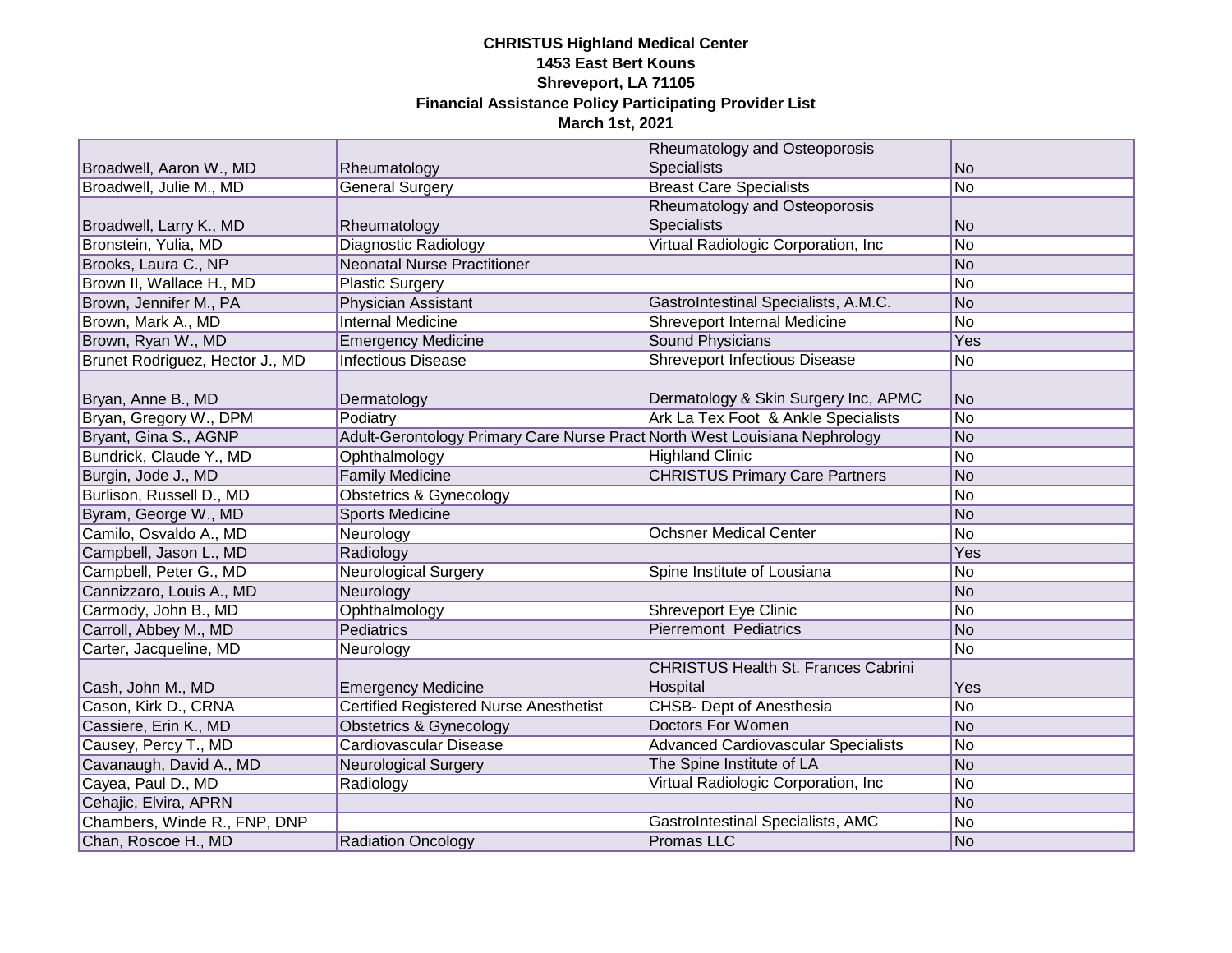| Chauvin, Aaron D., PA                           | Physician Assistant                       |                                                                   | No        |
|-------------------------------------------------|-------------------------------------------|-------------------------------------------------------------------|-----------|
| Chehebar, Daniel M., DO                         | Neurology                                 | <b>Ochsner Health Systems</b>                                     | No        |
| Chelly, Marjorie R., MD                         | <b>Plastic Surgery</b>                    | <b>LSU University Health</b>                                      | No        |
| Chen, James C., MD                              | Radiology                                 | Virtual Radiologic Professionals, LLC                             | <b>No</b> |
| Chhabra, Anil, MD                               | Cardiovascular Disease                    | <b>WK Pierremont Cardiology</b>                                   | No        |
| Chintapalli, Malini, DO                         | <b>Internal Medicine</b>                  |                                                                   | Yes       |
| Chintapalli, Neelima, MD                        | <b>Medical Oncology</b>                   | <b>CHRISTUS Cancer Treatment Center</b>                           | No        |
| Chism, Paul W., NNP                             |                                           |                                                                   | No        |
| Cho, Parina G., MD                              | Radiology                                 | Virtual Radiologic Professionals, LLC                             | No        |
| Chokhawala, Himanshu, MD                        | Neurology                                 | <b>Ochsner Clinic Foundation</b>                                  | <b>No</b> |
| Chu, Cheng, MD                                  | Nephrology                                | North Louisiana Nephrology                                        | No        |
| Chun, Julie P., MD                              | <b>Family Medicine</b>                    | <b>Bossier Family Medicine</b>                                    | Yes       |
| Ciccotto, Giuseppe, MD                          | Neurology                                 | <b>Ochsner Clinic Foundation</b>                                  | No        |
| Clark, David K., DDS                            | Oral and Maxillofacial Surgery            | <b>Oral Surgery Associates</b>                                    | <b>No</b> |
| Claville, Joni N., MD                           | <b>Emergency Medicine</b>                 | <b>Christus Shreveport/Bossier</b>                                | Yes       |
|                                                 |                                           | Healing Grace Internal Medicine &                                 |           |
| Clayton, Tonya M., MD                           | <b>Internal Medicine &amp; Pediatrics</b> | Pediatrics, LLC                                                   | No        |
| Clemons, Carol S., MD                           | Ophthalmology                             | Shreveport Eye Clinic                                             | No        |
|                                                 |                                           |                                                                   |           |
|                                                 |                                           |                                                                   |           |
| Clemons, David J., MD                           | Dermatology                               | Dermatology & Skin Surgery Inc, APMC                              | No        |
| Clemons, Mary C., MD                            | Ophthalmology                             | <b>Shreveport Eye Clinic</b>                                      | No        |
| Cline, Kevin J., MD                             | Urology                                   | Regional Urology, LLC                                             | No        |
| Cockrell, Jennifer P., MD                       | Pediatrics                                |                                                                   | No        |
| Collette, Jeremy C., MD                         | Radiology                                 | Virtual Radiologic Professionals, LLC                             | No        |
| Collins, George R., DO                          | Pathology                                 | <b>Delta Pathology Group</b>                                      | Yes       |
| Conravey, Allison H., MD                        | <b>Pediatric Neurology</b>                | <b>Ochsner Clinic Foundation</b>                                  | No        |
| Conway, Deborah J., MD                          | Radiology                                 | Virtual Radiologic Professional, LLC                              | No        |
| Cooper, Ellis O., MD                            | <b>Orthopedic Surgery</b>                 | Orthopedic Specialists of Louisiana                               | No        |
| Cormier, Clint M., MD                           | Maternal-Fetal Medicine                   | <b>WK Regional Perinatal</b>                                      | No        |
| Cox, Natravis R., MD                            | Gastroenterology                          | GastroIntestinal Specialists, A.M.C.                              | No        |
| Craig, Pamela D., NP                            |                                           | <b>Pierremont Cardiology</b>                                      | No        |
| Crenshaw, Brian L., MD                          | Anesthesiology                            | <b>Medical Center Anesthesiologists</b>                           | Yes       |
| Crittell, Margaret M., MD                       | Pediatrics                                | <b>Pierremont Pediatrics</b>                                      | No        |
| Crittendon III, Ivory, MD                       | <b>Pediatric Cardiology</b>               | <b>Ochsner Pediatric Cardiologists</b>                            | No        |
| Crouch, John E., MD<br>Cush-John, Angela M., MD | Radiology<br>Pediatrics                   | Virtual Radiologic Corporation, Inc<br><b>Mid City Pediatrics</b> | No<br>No  |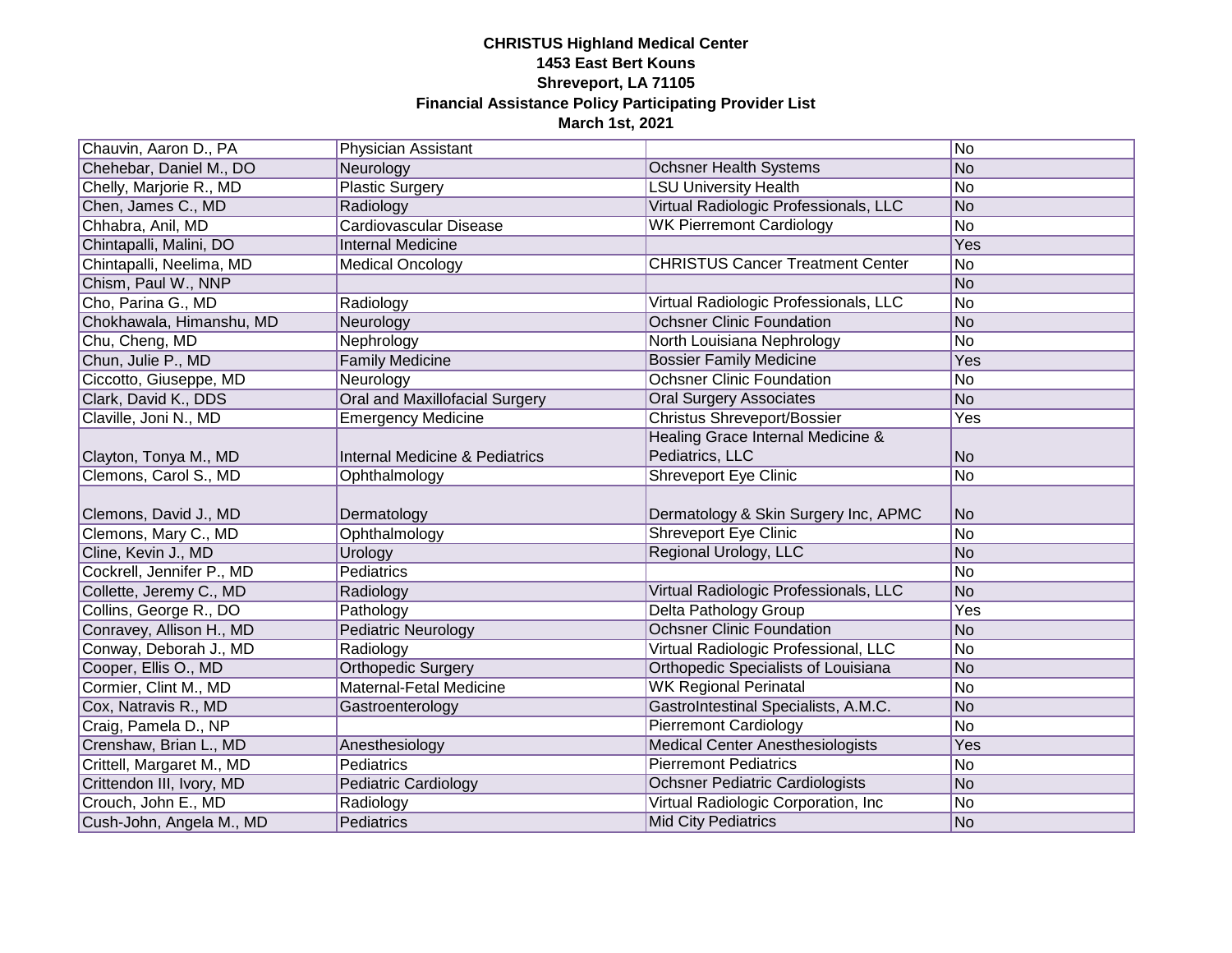|                                 |                                        | <b>CHRISTUS Cardiovascular &amp; Thoracic</b> |     |
|---------------------------------|----------------------------------------|-----------------------------------------------|-----|
| Danish, Timothy F., MD          | Cardiothoracic Surgery                 | Surgery                                       | No  |
| Danzell Jr, John D., MD         | <b>Family Medicine</b>                 | <b>Danzell Family Medical Clinic</b>          | No  |
| Daudi, Sheeraz A., MD           | Radiology                              | Virtual Radiologic Professionals, LLC         | No  |
| Davis, Ashli M., WHNCP          | Women's Health Nurse Practitioner      | <b>Highland Clinic, APMC</b>                  | No  |
| Davis, Hillary G., PA           | Physician Assistant                    | <b>Highland Clinic, APMC</b>                  | No  |
| Davis, Jeremy P., ACNP          | <b>Acute Care Nurse Practitioner</b>   | GastroIntestinal Specialists, AMC             | No  |
| Davis, Jonathan M., MD          | Cardiovascular Disease                 | <b>WK Pierremont Cardiology</b>               | No  |
|                                 |                                        |                                               |     |
| Davis, Maeghan A., MD           | Psychiatry                             | Ochsner Health Center - Elmwood Hospital No   |     |
| Davis, Paul C., MD              | Cardiovascular Disease                 | <b>Advanced Cardiovascular Specialists</b>    | No  |
| Davis, Paul M., MD              | <b>Plastic Surgery</b>                 | <b>Plastic Surgery of Shreveport</b>          | No  |
| Davis, Randall I., MD           | <b>Emergency Medicine</b>              |                                               | No  |
| Davis, Steven W., MD            | <b>Diagnostic Radiology</b>            |                                               | No  |
| Deere, Patrick H., MD           | <b>Family Medicine</b>                 | <b>Bossier Family Medicine</b>                | No  |
|                                 |                                        | Pulmonary and Critical Care Specialists,      |     |
| Desai, Himanshu G., MD          | <b>Pulmonary Disease</b>               | LLC                                           | Yes |
| Desselle, Trent D., MD          | Psychiatry                             | Ochsner Medical Center-Psychiatry             | No  |
| Dhawan, Manish, MD              | <b>Medical Oncology</b>                | <b>MD Clinics, LLC</b>                        | No  |
| Dies, David F., MD              | Gastroenterology                       |                                               | No  |
| Dockendorf, Brian L., MD        | <b>General Surgery</b>                 | <b>Highland Clinic, APMC</b>                  | No  |
| Domingue, Cal A., PA-C          | Physician Assistant                    |                                               | No  |
| Doucet, David, CRNA             | Certified Registered Nurse Anesthetist | <b>CHSB-Dept of Anesthesia</b>                | No  |
| Dowden, Mary M., FNP            |                                        | <b>NWLA Nephrology</b>                        | No  |
| Downey, Patrick J., CRNA        | Certified Registered Nurse Anesthetist | CHSB- Dept of Anesthesia                      | No  |
| Drummond, Richard B., DPM       | Podiatry                               | Ark La Tex Foot & Ankle Specialists           | No  |
| DuBose, Arielle C., MD          | <b>Colon and Rectal Surgery</b>        | <b>Colon &amp; Rectal Associates</b>          | No  |
|                                 |                                        | <b>CHRISTUS Physician Network Cancer</b>      |     |
| Duncan, Cheryl, PA              | Physician Assistant                    | <b>Treatment Center</b>                       | No  |
| Dunn, Lauren E., MD             | Neurology                              | <b>Ochsner Medical Center-Neurology</b>       | No  |
| Eason, Kent W., PA              | <b>Physician Assistant</b>             | <b>Advanced Cardiovascular Specialists</b>    | No  |
| Ellender-Barthel, Kelsey A., PA | <b>Physician Assistant</b>             | <b>CPG</b>                                    | No  |
| Ertz, Stephen E., DPM           | Podiatry                               | Southside Foot Clinic                         | No  |
| Eskander, Mary M., MD           | <b>Family Medicine</b>                 | The Family Doctors                            | No  |
|                                 |                                        | <b>CHRISTUS Health Cardiovascular &amp;</b>   |     |
| Evans, John M., MD              | Cardiothoracic Surgery                 | <b>Thoracic Surgery</b>                       | No  |
| Facco, Raymond J., MD           | Radiology                              | Virtual Radiologic Professionals, LLC         | No  |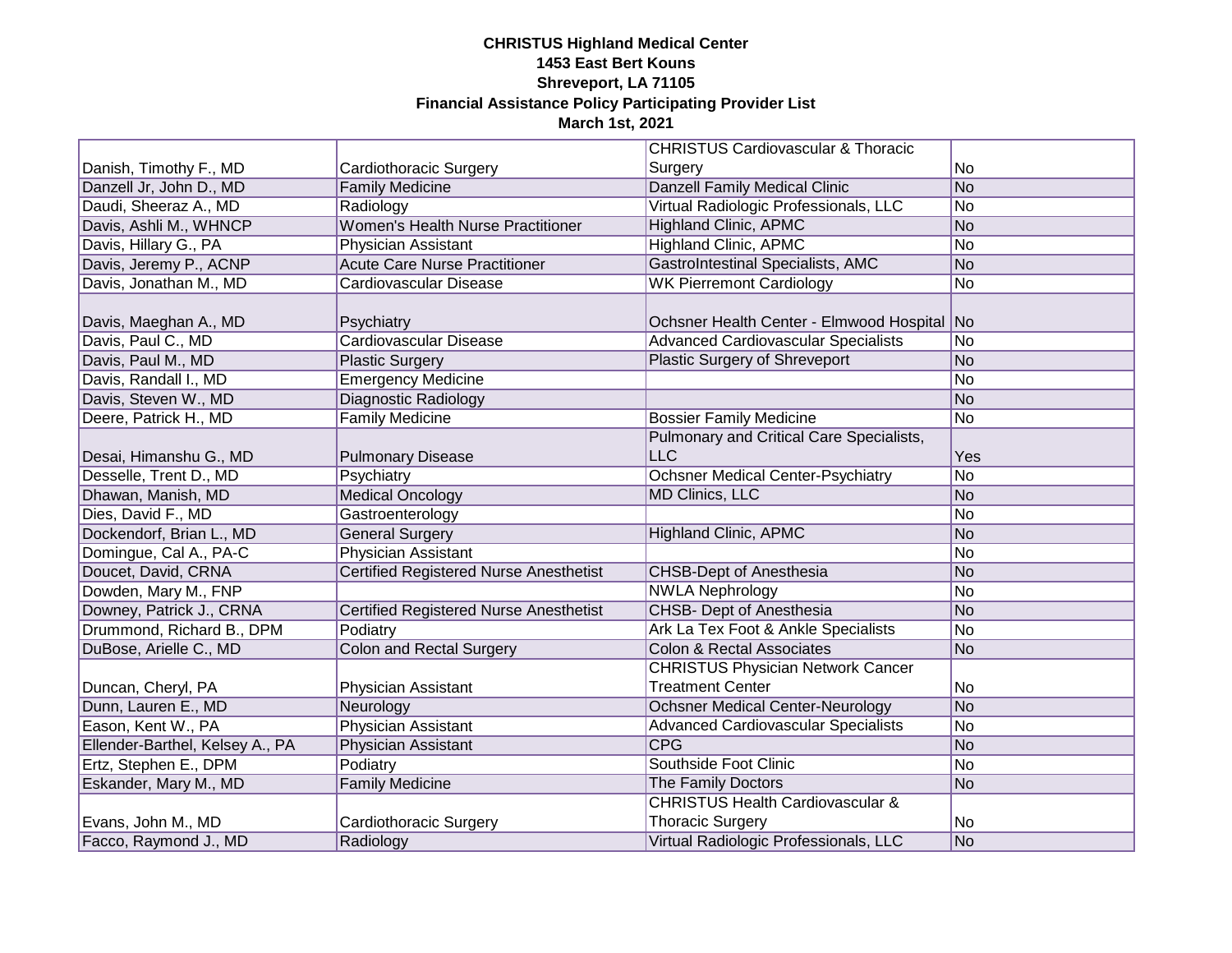| Fallahian, Amir H., MD          | Radiology                                     | Virtual Radiologic Professionals, LLC            | No        |
|---------------------------------|-----------------------------------------------|--------------------------------------------------|-----------|
| Fassihi, Amir A., MD            | Radiology                                     | VIRTUAL RADIOLOGIC PRO., LLC                     | <b>No</b> |
| Felberg, Robert A., MD          | Neurology                                     | <b>Ochsner Clinic Foundation</b>                 | No        |
| Ferguson, Jill A., MD           | Pathology                                     |                                                  | No        |
| Fileccia JR, Russell S., MD     | Cardiovascular Disease                        | <b>Advanced Cardiovascular Specialists</b>       | No        |
| Fitz-Gerald, Mary Jo Juneau, MD | Psychiatry                                    |                                                  | <b>No</b> |
| Flenniken, Roan L., MD          | <b>Internal Medicine</b>                      |                                                  | No        |
| Fletcher, Matthew B., MD        | Hematology                                    | <b>Ochsner Clinic Foundation</b>                 | <b>No</b> |
| Fontenot, Amy A., PA-C          | Physician Assistant                           | <b>Pulmonary &amp; Critical Care Specialists</b> | Yes       |
| Frazier, Kenyatta J., MD        | <b>Emergency Medicine</b>                     | <b>Sound Physicians</b>                          | Yes       |
| Fredi, Joseph L., MD            | Cardiovascular Disease                        | <b>Pierrmont Cardiology</b>                      | No        |
| Friedrich, Marsha A., MD        | Obstetrics & Gynecology                       | <b>OBGYN Associates of Shrevport</b>             | <b>No</b> |
| Gallagher, Thomas C., DO        | Radiology                                     | Virtual Radiologic Professionals, LLC            | No        |
| Garavaglia, Philip J., MD       | Nephrology                                    | Northwest LA Nephrology                          | <b>No</b> |
| George, Bassem R., MD           | <b>Emergency Medicine</b>                     | <b>Sound Physicians</b>                          | Yes       |
| German, Jeffrey A., MD          | <b>Family Medicine</b>                        | The Family Doctors                               | <b>No</b> |
| Gersch, Sheri K., NNP           |                                               | <b>MEDNAX/Pediatrix Medical Group</b>            | Yes       |
| Ghali, Ghali E., DDS            | Oral and Maxillofacial Surgery                | University-Oral & Maxillofacial Surgery          | <b>No</b> |
| Ghattas, Tharwat A., MD         | <b>Internal Medicine</b>                      | <b>Adult Hospitalist Group</b>                   | Yes       |
| Gill, Gary A., MD               | Anesthesiology                                | <b>Medical Center Anesthesiologists</b>          | Yes       |
| Glassell, Edwin C., MD          | Gastroenterology                              | <b>Gastrointestinal Specialists</b>              | No        |
| Godbole, Abhijit M., MD         | <b>Internal Medicine</b>                      | Sound Physicians                                 | Yes       |
| Godwin, Blessing O., MD         | <b>Radiation Oncology</b>                     | <b>Hayes Locums</b>                              | No        |
| Goertz, Peter J., MD            | Psychiatry                                    | <b>Ochsner Health Center</b>                     | No        |
| Goodman, Carl G., MD            | Orthopedic Surgery                            |                                                  | No        |
| Goodwin, Jessica R., CRNA       | <b>Certified Registered Nurse Anesthetist</b> | Department of Anesthesia                         | No        |
| Googe, John D., MD              | <b>Orthopedic Surgery</b>                     | Orthopedic Specialists of LA                     | No        |
| Gooszen, Michael H., MD         | <b>Cardiovascular Disease</b>                 | <b>Advanced Cardiovascular Specialists</b>       | No        |
| Gosslee, Jeffrey M., MD         | Ophthalmology                                 | <b>Retina Specialists</b>                        | No        |
| Gould, Anna E., PA              | Physician Assistant                           |                                                  | No        |
|                                 |                                               | Pulmonary and Critical Care Specialist,          |           |
| Green, David S., MD             | <b>Internal Medicine</b>                      | LLC                                              | Yes       |
| Green, Mary A., PA              | Physician Assistant                           | <b>Highland Clinic, APMC</b>                     | No        |
| Greene, Sara L., MD             | Psychiatry                                    | <b>Ochsner Health Center</b>                     | No        |
| Griffith, Catie A., FNP         |                                               | Regional Urology, LLC                            | No        |
| Grimes, William R., MD          | <b>Colon and Rectal Surgery</b>               | <b>Colon &amp; Rectal Associates</b>             | No        |
| Gu, Xin, MD                     | Pathology                                     |                                                  | No        |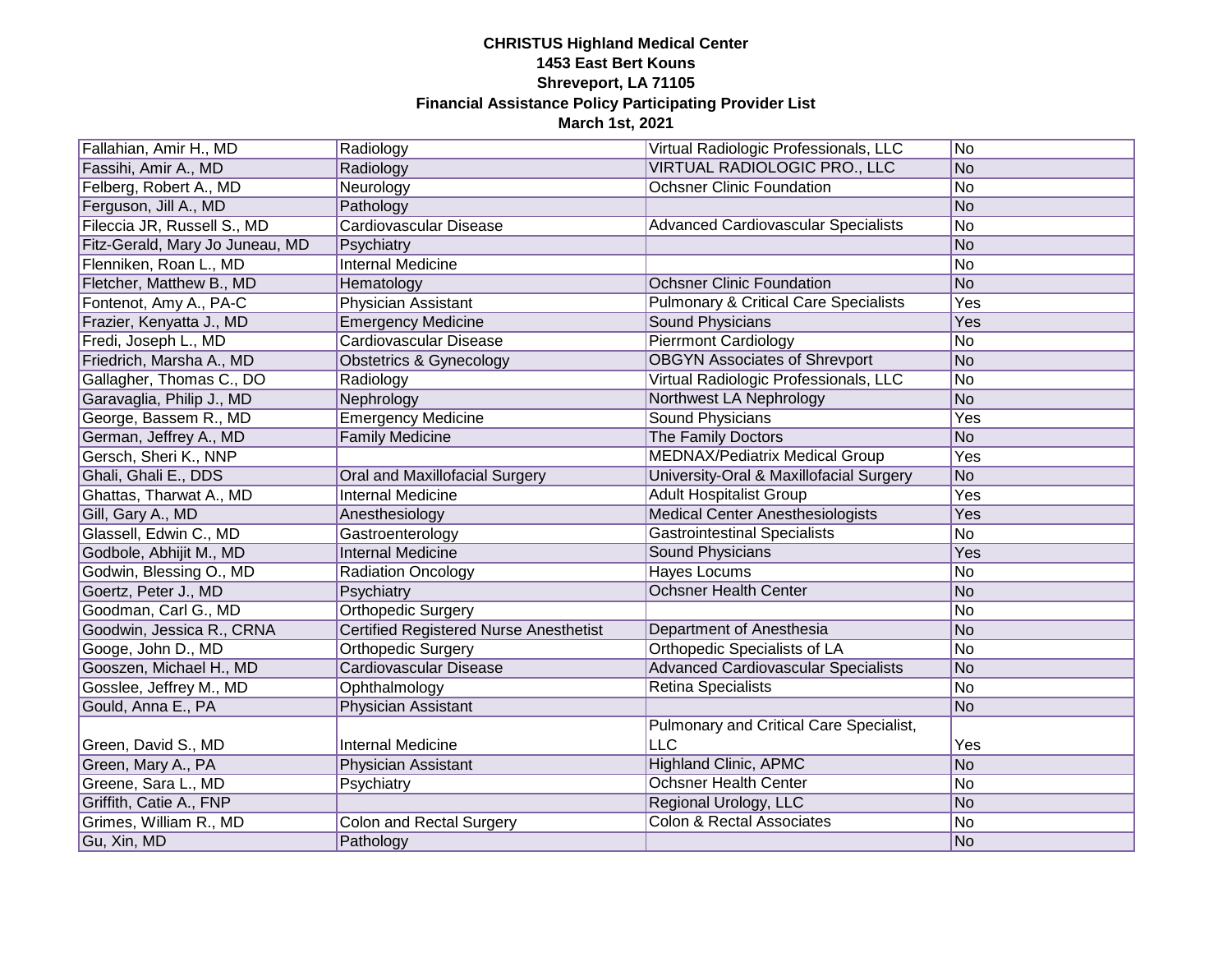| Gurwara, Dharam P., MD    | Neurology                                     |                                            | No  |
|---------------------------|-----------------------------------------------|--------------------------------------------|-----|
| Guthikonda, Bharat, MD    | Neurological Surgery                          |                                            | No  |
| Guy, Ann H., MD           | Ophthalmology                                 | Hilghland Clinic, APMC                     | No  |
| Hadley, Dustin L., PA     | Physician Assistant                           |                                            | No  |
| Hall, Donna J., CRNA      | <b>Certified Registered Nurse Anesthetist</b> | <b>CHRISTUS Health Shreveport-Bossier</b>  | No  |
| Hamic, Clifton R., MD     | <b>Family Medicine</b>                        |                                            | No  |
| Harold, Trey M., PA       | Physician Assistant                           | Orthopedic Specialists of LA               | No  |
| Harris, Meghan K., MD     | Neurology                                     | <b>Highland Clinic</b>                     | No  |
| Harrison, Ryan, MD        | <b>Family Medicine</b>                        | <b>Christus Shreveport/Bossier</b>         | Yes |
| Hart, Laura M., MD        | <b>Family Medicine</b>                        | <b>Sound Hospitalists</b>                  | Yes |
| Haughton, Gentry L., DPM  | Podiatry                                      |                                            | No  |
| Havens, Richard T., DPM   | Podiatry                                      | Southside Foot Clinic                      | No  |
| Hayes, Amanda L., WHNP    | <b>Women's Health Nurse Practitioner</b>      | <b>Christus Shreveport/Bossier</b>         | No  |
| Haynie JR, William, MD    | Cardiovascular Disease                        | <b>Advanced Cardiovascular Specialists</b> | No  |
| Haynie, Amanda V., MD     | Pediatrics                                    | <b>Mid City Pediatrics</b>                 | No  |
| Haynie, John M., MD       | <b>Orthopedic Surgery</b>                     | Orthopedic Specialists of LA               | No  |
| Haynie, Laura S., MD      | Dermatology                                   | Dermatology & Skin Surgery Inc, APMC       | No  |
| Haynie, Michelle R., NNP  |                                               |                                            | No  |
| Haynie, Richard E., MD    | <b>Internal Medicine</b>                      | Shreveport Internal Medicine               | No  |
| Haynie, Robert D., MD     | Pediatrics                                    | <b>Mid City Pediatrics</b>                 | No  |
| Heard, Joseph S., MD      | Pathology                                     | The Delta Pathology Group                  | No  |
| Heard, Steven C., MD      | Dermatology                                   |                                            | No  |
| Hebert II, John R., MD    | Radiology                                     | <b>Diagnostic Imaging Associates</b>       | Yes |
| Hebert, Heather A., ACNP  | <b>Acute Care Nurse Practitioner</b>          | <b>GastroIntestinal Specialists, AMC</b>   | No  |
| Hebert, Michael J., PA-C  | Physician Assistant                           | <b>EDSOUND</b>                             | Yes |
| Henderson, Bruce C., MD   | Ophthalmology                                 |                                            | No  |
| Henderson, Jannell F., MD | Radiology                                     | Virtual Radiologic Professionals, LLC      | No  |
| Henderson, Jeremy W., MD  | Pathology                                     | The Delta Pathology Group, LLC             | Yes |
| Henderson, Leigh R., MD   | Physical Medicine & Rehabilitation            | Home of Dr. Leigh Henderson                | No  |
| Henderson, Ralph J., MD   | Urology                                       |                                            | No  |
| Herrington, Bruce, MD     | Pathology                                     | The Delta Pathology Group                  | No  |
| Hilton, David L., MD      | Otolaryngology                                |                                            | No  |
| Hinrichsen, John D., MD   | Ophthalmology                                 |                                            | No  |
| Hinson, Alysha L., WHNP   | <b>Women's Health Nurse Practitioner</b>      | <b>Highland Clinic, APMC</b>               | No  |
| Ho, Minh Tam, PA          | Physician Assistant                           | LSUHSC-Vascular Surgery Dpt                | No  |
| Hobley, James C., MD      | Gastroenterology                              | GastroIntestinal Specialists, AMC          | No  |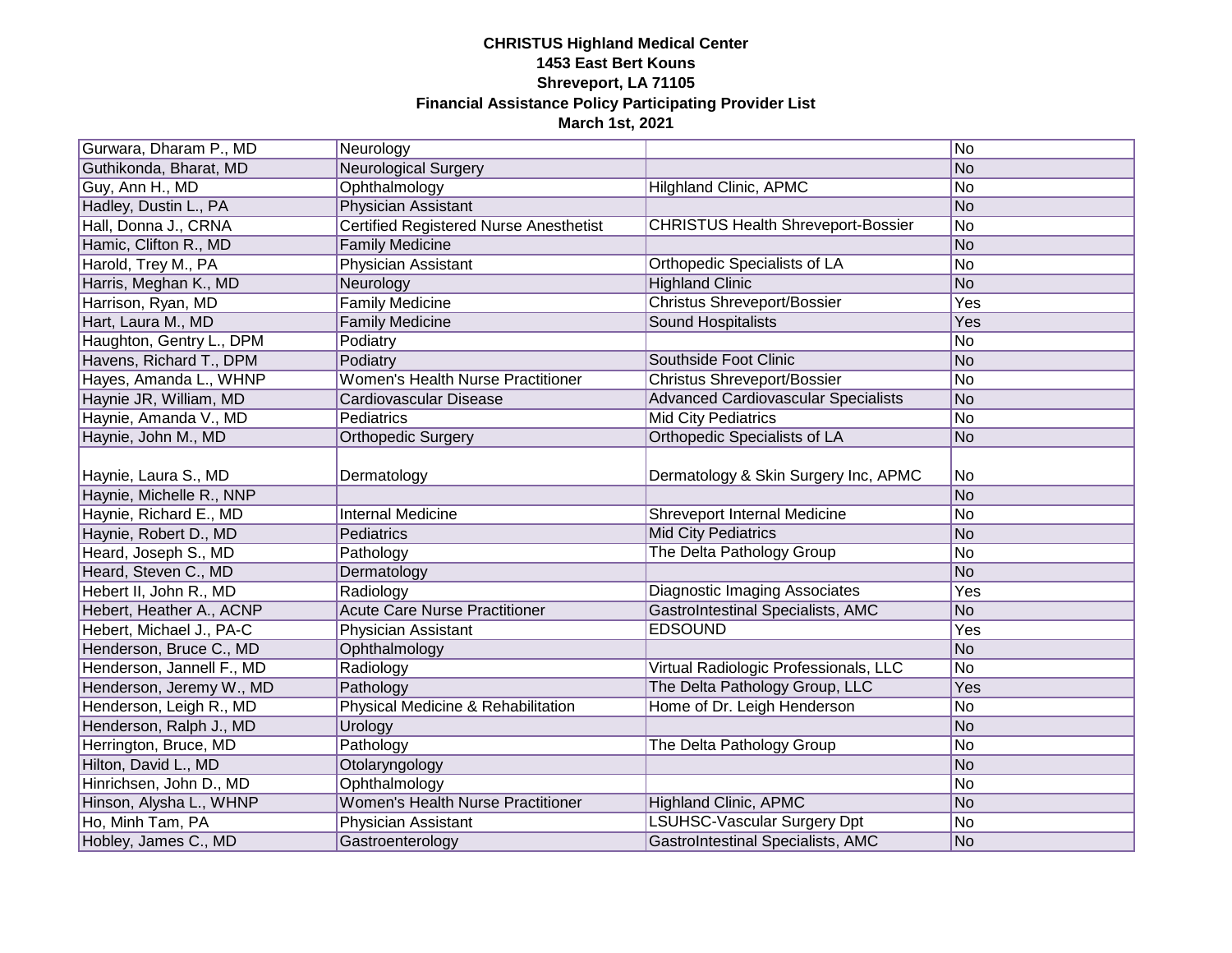| Hobson, Emily R., MD        | Pediatrics                                    | <b>Mid City Pediatrics</b>                 | No  |
|-----------------------------|-----------------------------------------------|--------------------------------------------|-----|
|                             |                                               |                                            |     |
| Hoffman, Zachary T., MD     | <b>Emergency Medicine</b>                     | Christus Coushatta Health Care Center      | No  |
| Holladay IV, Robert E., MD  | Orthopedic Surgery                            | Robert E. Holladay, MD                     | No  |
| Holladay, Robert C., MD     | <b>Pulmonary Disease</b>                      |                                            | No  |
| Hollier, Henry J., MD       | Otolaryngology                                | Ear, Nose & Throat Center, AMC             | No  |
| Holliway, Brondwyn A., MD   | Pediatrics                                    | <b>Holliway Medical Clinic, LLC</b>        | No  |
| Holt, Jeffrey W., MD        | Cardiovascular Disease                        | <b>Advanced Cardiovascular Specialists</b> | No  |
| Houtz, Carlton G., MD       | <b>Orthopedic Surgery</b>                     | <b>Highland Clinic, APMC</b>               | No  |
| Howard, Christina J., FNP   |                                               | <b>CHRISTUS Health Shreveport-Bossier</b>  | Yes |
| Howard, Christopher D., NP  |                                               | Spine Institute of Louisiana               | No  |
| Howard, Kristen M., NP      |                                               | <b>OB GYN Associates of Shreveport</b>     | No  |
|                             |                                               | Pulmonary and Critical Care Specialists,   |     |
| Howard, Scott J., DO        | <b>Pulmonary Disease</b>                      | <b>LLC</b>                                 | Yes |
| Hudnall, Elizabeth O., MD   | <b>Family Medicine</b>                        |                                            | No  |
| Hutchinson, Sarah K., PA    | Physician Assistant                           | Pulmonary and Critical Care Spec           | Yes |
| Ibrahim, Abubakar D., MD    | <b>Family Medicine</b>                        | Caddo Family Medicine Clinic               | No  |
| Ibrahim, Ihab J., MD        | Physical Medicine & Rehabilitation            |                                            | No  |
| Ifeanyi, Chuka V., MD       | Otolaryngology                                | <b>Highland Clinic</b>                     | No  |
| Irby, Cherise A., MD        | <b>Internal Medicine</b>                      |                                            | No  |
| Irion, Val H., MD           | <b>Orthopedic Surgery</b>                     |                                            | No  |
| Iskapalli, Srinivasa R., MD | Nephrology                                    | Northwest Louisiana Nephrology             | No  |
| Ivy, Cathleen, MD           | Radiology                                     |                                            | No  |
| Iwuchukwu, Ifeanyi O., MD   | Neurology                                     | <b>Ochsner Medical Center-Neurology</b>    | No  |
| Jackson, Byron A., MD       | <b>Internal Medicine</b>                      |                                            | No  |
| Jacob, Kelli F., ACNP       |                                               |                                            | No  |
| Jagan Mohan, Sathya N., MD  | Gastroenterology                              | <b>GastroIntestinal Specialists, AMC</b>   | No  |
| James, Stephanie W., MD     | <b>Family Medicine</b>                        | <b>CHRISTUS Primary Care Associates</b>    | No  |
| James, Walter J., DDS, MD   | <b>Oral and Maxillofacial Surgery</b>         | Walter James DDS, MD APC                   | No  |
| Jan, Timothy H., DO         | Radiology                                     | Vitrual Radiologic Processional, LLC       | No  |
| Jenkins, Robert, CRNA       | <b>Certified Registered Nurse Anesthetist</b> |                                            | No  |
| Jeroudi, Majed A., MD       | Pediatric Hematology-Oncology                 | <b>LSUHSC-Dept of Pediatrics</b>           | No  |
| Jimes, Joel R., CRNA        | <b>Certified Registered Nurse Anesthetist</b> |                                            | No  |
| Johnson, Joffre E., MD      | <b>Emergency Medicine</b>                     | <b>Christus Shreveport/Bossier</b>         | Yes |
| Johnson, Lawrence W., MD    | Gastroenterology                              | Gastrointestinal Specialists, AMC          | No  |
| Johnson, Lori R., MD        | Allergy & Immunology                          | <b>Highland Clinic, APMC</b>               | No  |
| Johnson, Marisa T., MD      | Nephrology                                    | Genesis Nephrology LLC                     | No  |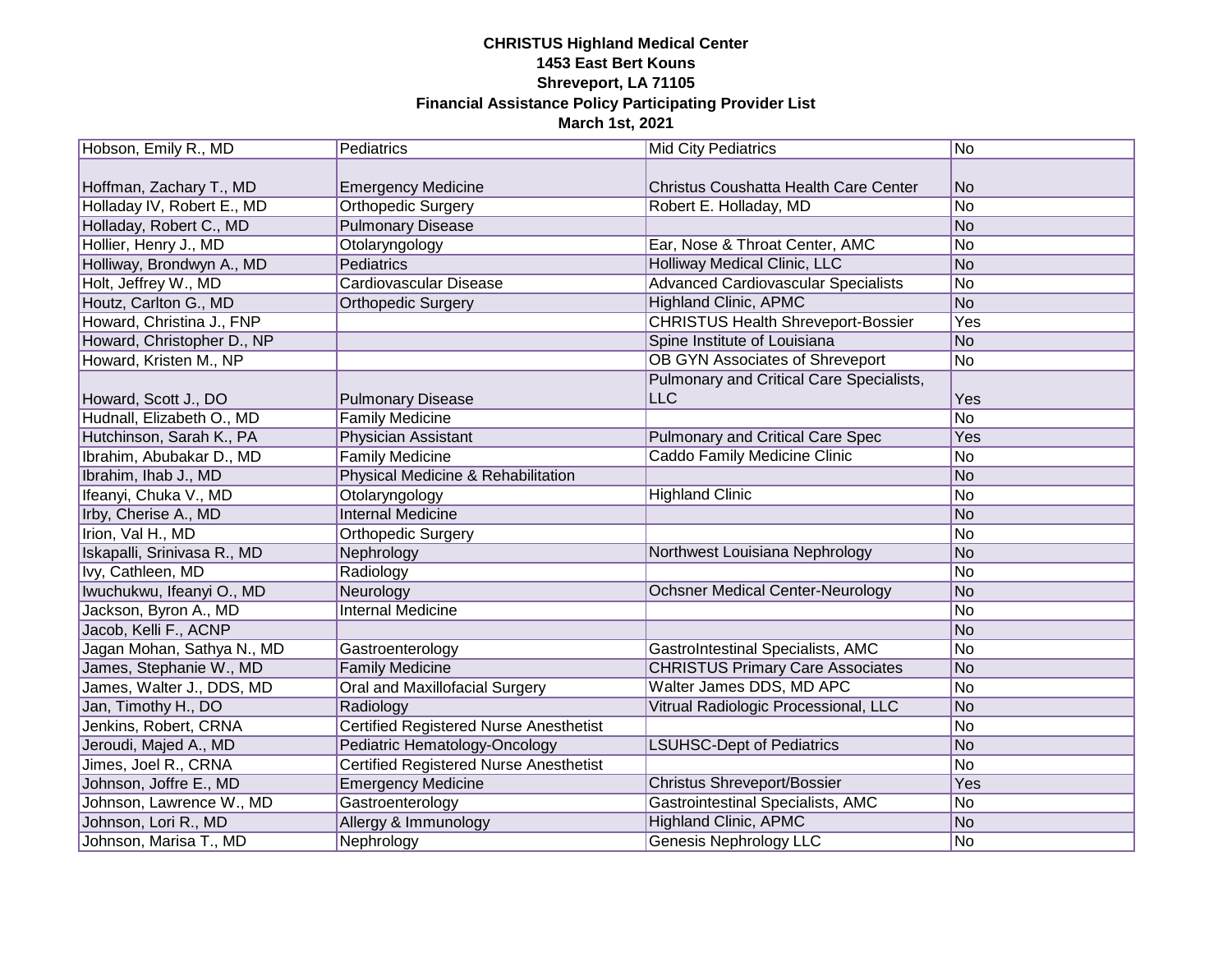| Jones, Ryan C., MD        | Pediatric Cardiology                   |                                            | No              |
|---------------------------|----------------------------------------|--------------------------------------------|-----------------|
| Kamberov, Denis F., MD    | <b>Internal Medicine</b>               |                                            | No              |
| Kamm, Cynthia E., NP      | <b>Family Nurse Practitioner</b>       | Sound Physicians                           | Yes             |
| Kampert, Amanda B., MD    | Pediatrics                             | Progressive Children's Clinic              | Yes             |
| Kampert, Kurt W., MD      | Rheumatology                           | <b>Highland Clinic, APMC</b>               | <b>No</b>       |
| Kamphuis, Deanna C., ACNP | <b>Acute Care Nurse Practitioner</b>   | <b>Highland Clinic, APMC</b>               | No              |
| Kapoor, Vibhu, MD         | Radiology                              | Virtual Radiologic Corporation, Inc        | <b>No</b>       |
| Karanam, Chandana, MD     | <b>Internal Medicine</b>               | <b>CHRISTUS Health Shreveport-Bossier</b>  | Yes             |
| Kaskas, Marwan O., MD     | Nephrology                             | Northwest Louisiana Nephrology             | <b>No</b>       |
| Katikaneni, Pavan K., MD  | <b>Interventional Cardiology</b>       |                                            | Yes             |
| Kay, Stephen G., PA       | Physician Assistant                    | Spine Institute of Louisiana               | No              |
| Kemp, Susan E., MD        | <b>Internal Medicine</b>               | <b>Primary Care Associates</b>             | No              |
| Kennedy, Patricia T., FNP | <b>Family Nurse Practitioner</b>       | <b>NWLA Nephrology</b>                     | No              |
| Kerr III, Eubulus J., MD  | <b>Orthopedic Surgery</b>              | Spine Institute of Lousiana                | No              |
| Kerr, Katie B., MD        | <b>Family Medicine</b>                 | The Family Doctors                         | No              |
| Key, Kelly A., CRNA       | Certified Registered Nurse Anesthetist |                                            | No              |
| Khanna, Rajan, MD         | <b>Internal Medicine</b>               | Rajan Khanna, MD., APMC                    | Yes             |
| Khare, Vivek K., MD       | Pathology                              | The Delta Pathology Group                  | No              |
| Kidd, Laura R., MD        | Pathology                              | The Delta Pathology Group, LLC             | No              |
| Kilpatrick, John S., MD   | Nephrology                             | John S. Kilpatrick, MD, APMC               | No              |
| Kim, DongSoo D., DMD      | Oral and Maxillofacial Surgery         |                                            | No              |
| Kim, Mary T., MD          | <b>Plastic Surgery</b>                 |                                            | No              |
| Kirk, Kayce N., PA-C      | Physician Assistant                    | <b>Christus Shreveport/Bossier</b>         | No              |
| Kirkikis, John A., MD     | <b>Internal Medicine</b>               |                                            | No              |
| Kitchell, Michael T., MD  | <b>Family Medicine</b>                 | The Family Doctors                         | No              |
| Klein, Jerome B., MD      | Radiology                              | VIRTUAL RADIOLOGIC PRO., LLC               | No              |
| Kleinmahon, Jake, MD      | <b>Pediatric Cardiology</b>            | <b>Ochsner Pediatric Cardiology</b>        | <b>No</b>       |
| Knight JR, Charles D., MD | <b>General Surgery</b>                 | <b>Highland Clinic, AMPC</b>               | No              |
| Knight, Daniel R., MD     | <b>Plastic Surgery</b>                 | Knight Plastic Surgery                     | No              |
| Knight, Fredrick W., MD   | Vascular Surgery                       |                                            | No              |
| Knutsen, Jennifer A., MD  | Radiology                              | VIRTUAL RADIOLOGIC PRO., LLC               | <b>No</b>       |
| Koehler, Jonathan F., MD  | Pathology                              | The Delta Pathology Group, LLC             | $\overline{No}$ |
| Kohli, Kapil, MD          | <b>Internal Medicine</b>               | <b>Christus Shreveport/Bossier</b>         | Yes             |
| Koticha, Kirtan N., MD    | <b>Medical Oncology</b>                | <b>Highland Clinic</b>                     | No              |
| Kovar, Jay L., MD         | <b>Emergency Medicine</b>              | Sound Physicians                           | Yes             |
| Kowalewski, Elise K., PA  | <b>Physician Assistant</b>             |                                            | No              |
| Krause, Albert N., MD     | Cardiovascular Disease                 | <b>Advanced Cardiovascular Specialists</b> | No              |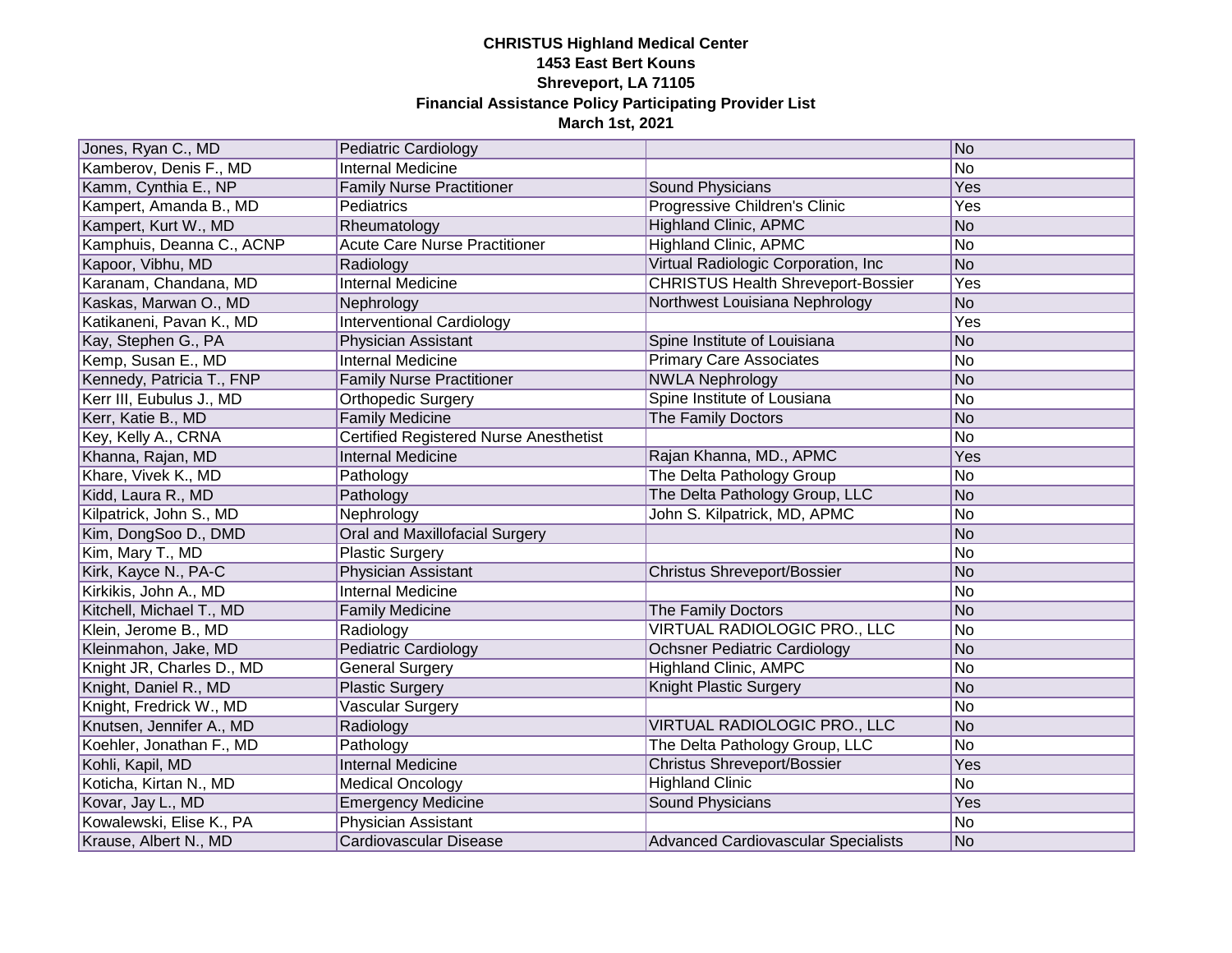| Kumar, Suresh, MD           | Neurology                                |                                               | No        |
|-----------------------------|------------------------------------------|-----------------------------------------------|-----------|
| Labarre, Jacque T., MD      | <b>Obstetrics &amp; Gynecology</b>       | DOCTORS FOR WOMEN                             | No        |
| Laffitte, Autumn L., WHNP   | <b>Women's Health Nurse Practitioner</b> | <b>Highland Clinic, APMC</b>                  | No        |
| Laffitte, Guido E., MD      | Radiology                                | Virtual Radiologic Professionals, LLC         | <b>No</b> |
| LaFleur III, Hosea J., APRN | <b>Psychiatric Nurse Practitioner</b>    | <b>Ochsner Clinic Foundation</b>              | No        |
| Langford, Erin E., MD       | Pathology                                | The Delta Pathology Group                     | <b>No</b> |
| Larson, Andrew W., MD       | Anesthesiology                           | <b>Medical Center Anesthesiologists</b>       | Yes       |
| Lee, Faye M., MD            | <b>Emergency Medicine</b>                | <b>Sound Physicians</b>                       | Yes       |
| Lee, Jonathon A., MD        | Radiology                                | <b>VIRTUAL RADIOLOGIC PRO., LLC</b>           | No        |
| Leopard, Patrick B., MD     | Radiology                                | <b>Diagnostic Imaging Associates</b>          | Yes       |
| Letchuman, Rama, MD         | Pain Medicine                            | Musculoskeletal Institute of Louisiana, Inc   | No        |
| ewis, Amanda H., FNP        | <b>Family Nurse Practitioner</b>         |                                               | No        |
| Liebman, Lawrence S., MD    | Radiology                                | Vitrual Radiologic Professional, LLC          | No        |
| Liles Jr, William J., MD    | Pathology                                | The Delta Pathology Group, LLC                | No        |
| Lobrano III, Charles M., MD | <b>Orthopedic Surgery</b>                | <b>Orthopedic Specialists of LA</b>           | No        |
| Lock, Steven S., MD         | <b>Internal Medicine</b>                 | <b>Adult Hospitalist</b>                      | No        |
| Lockwood, Matthew M., MD    | <b>Emergency Medicine</b>                | Sound Physicians                              | Yes       |
| Lokitz, Kyla L., MD         | Rheumatology                             |                                               | No        |
| Long, David H., MD          | <b>Emergency Medicine</b>                | Sound Physicians                              | Yes       |
| Long, Stafford R., PA-C     | Physician Assistant                      | <b>Emergency Dept</b>                         | No        |
| Lorant, Kimberly, PA        | Physician Assistant                      | <b>Highland Clinic, APMC</b>                  | No        |
| Lowder, Gary, DO            | <b>Family Medicine</b>                   | Sound Ed                                      | Yes       |
| Lozano, Kay D., MD          | Diagnostic Radiology                     | Virtual Radiologic Professionals, LLC         | No        |
| Lucas Jr., Victor W., MD    | <b>Pediatric Cardiology</b>              | <b>Ochsner Clinic Foundation</b>              | No        |
| Lugo, Ronald, MD            | <b>Emergency Medicine</b>                | <b>EDSOUND</b>                                | Yes       |
| Lusk, Bryan E., MD          | Ophthalmology                            | <b>Lusk Eye Specialists</b>                   | No        |
| Lusk, James E., MD          | Ophthalmology                            | Lusk Eye Specialist                           | No        |
| Lusk, Jeffrey D., MD        | Ophthalmology                            | Lusk Eye Specialists                          | No        |
| Lynn, Melissa L., MD        | Nephrology                               | Melissa L. Lynn, MD                           | No        |
| Mack Jr, Donald G., MD      | Pediatrics                               | <b>Pierremont Pediatrics</b>                  | No        |
| Mainous, Mark R., MD        | <b>General Surgery</b>                   | <b>Willis Knighton Surgical Consultants</b>   | No        |
| Majors, Kathleen K., MD     | Pain Medicine                            | <b>Pain Care Consultants</b>                  | No        |
| Mallow, Jason D., MD        | Radiology                                | Virtual Radiologic Professionals, LLC         | No        |
|                             |                                          | <b>CHRISTUS Cardiovascular &amp; Thoracic</b> |           |
| Mancini, Mary C., MD        | Cardiothoracic Surgery                   | Surgery                                       | No        |
| Maranto, William F., MD     | <b>Family Medicine</b>                   | <b>Bossier Family Medicine</b>                | Yes       |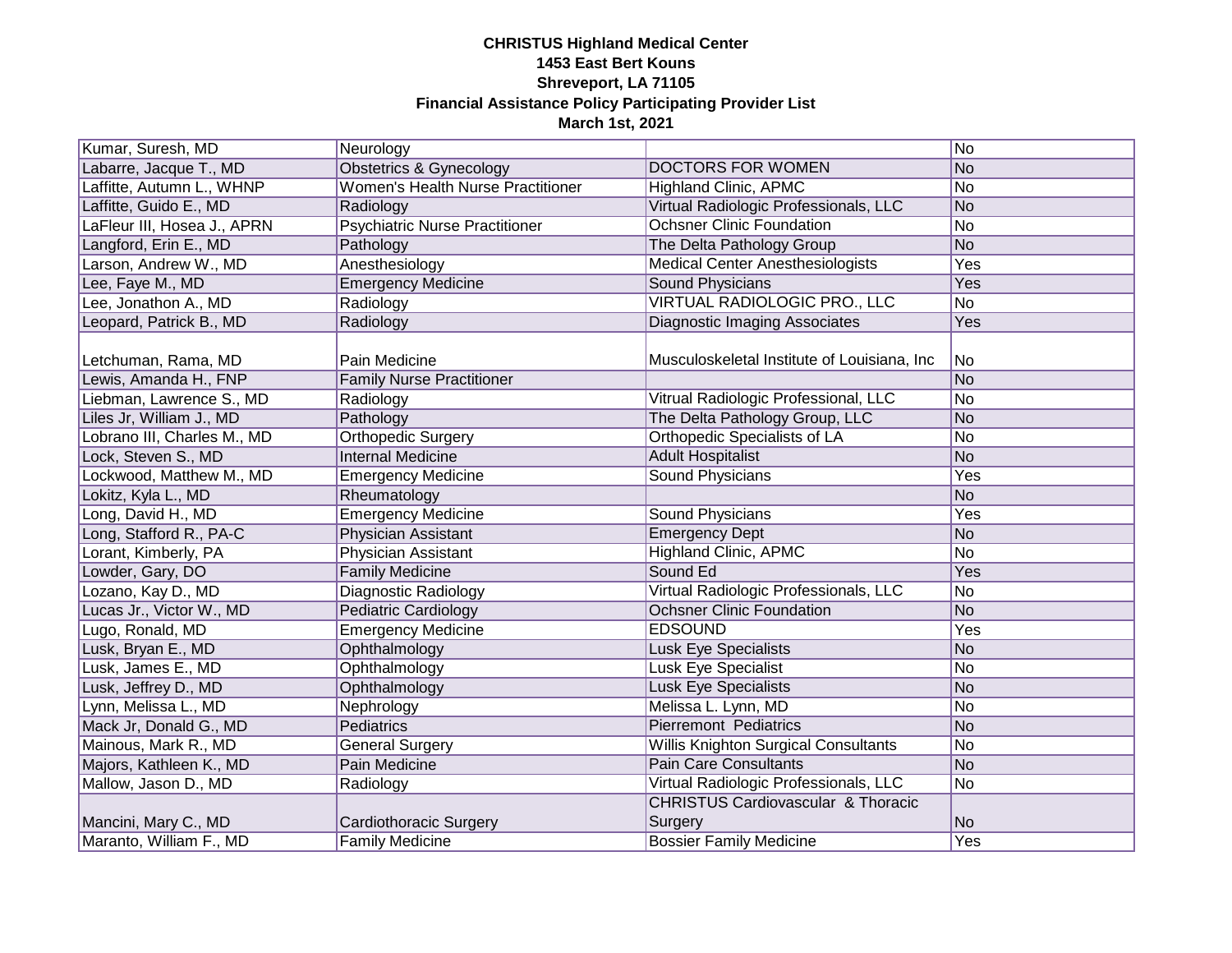| Marciel, Ann Marie, MD         | Radiology                                     | Virtual Radiologic Professionals, LLC       | No  |
|--------------------------------|-----------------------------------------------|---------------------------------------------|-----|
| Marler, Kevin C., MD           | <b>General Surgery</b>                        | Gladney, Marler & Associates                | No  |
| Martin, Robert T., MD          | Cardiovascular Disease                        | <b>WK Pierremont Cardiology</b>             | No  |
| Martinez-Leyva, Jorge, MD      | <b>Neurological Surgery</b>                   | Center for Neurosurgery at Pierremont       | No  |
| Martinson, Kirk Allan, CRNA    | <b>Certified Registered Nurse Anesthetist</b> |                                             | No  |
| Mason, Benjamin D., MD         | <b>Emergency Medicine</b>                     | CHRISTUS EmergencyRoom (STE)                | Yes |
|                                |                                               | <b>LSUHSC for Orthopaedics &amp; Sports</b> |     |
| Massey, Patrick A., MD         | <b>Orthopedic Surgery</b>                     | Medicine                                    | No  |
| Massingill, Robert J., MD      | <b>Internal Medicine</b>                      |                                             | No  |
| Master, Ryan G., MD            | Cardiovascular Disease                        | <b>Willis Pierremont Cardiology</b>         | No  |
|                                |                                               | THIS ONE The Delta Pathology Group,         |     |
| Mastrodomenico, Matthew B., MD | Pathology                                     | LLC                                         | No  |
| Mathis, Timothy E., MD         | <b>Family Medicine</b>                        |                                             | No  |
| Matli, Venkata V., MD          | <b>Internal Medicine</b>                      |                                             | Yes |
| Maxwell II, John E., MD        | Anatomic & Clinical Pathology                 | The Delta Pathology Group, LLC              | No  |
|                                |                                               | <b>CHRISTUS Physician Network Highland</b>  |     |
| Maxwell, Stephen R., MD        | <b>Internal Medicine</b>                      | Hospitalist (Adult)                         | Yes |
| Mayo, Eric C., CRNA            | <b>Certified Registered Nurse Anesthetist</b> |                                             | No  |
|                                |                                               | Shreveport Hypervaric & Wound Care          |     |
| Mazzanti, Gary B., MD          | <b>Family Medicine</b>                        | Center                                      | No  |
| McCracken, Billy R., CRNA      | <b>Certified Registered Nurse Anesthetist</b> | <b>CHRISTUS Health Shreveport-Bossier</b>   | No  |
| McDonald, Glenn A., MD         | Nephrology                                    |                                             | No  |
| McGaha, Rebecca A., DPM        | Podiatry                                      | <b>Foot Specialists of Shreveport</b>       | No  |
| McGrade, Harold C., MD         | Neurology                                     | <b>Ochsner Medical Center-Neurology</b>     | No  |
| McHalffey, Paul B., PA         | Physician Assistant                           | Spine Institute of Louisiana                | No  |
| McLain, John H., CRNA          | <b>Certified Registered Nurse Anesthetist</b> | <b>Surgery Dept</b>                         | No  |
| McLaren, Bernadette K., MD     | Pathology                                     | The Delta Pathology Group                   | No  |
| McSharma, Jaya R., MD          | <b>Family Medicine</b>                        | <b>Sound Physicians</b>                     | Yes |
| Mead, Gordon M., MD            | <b>Orthopedic Surgery</b>                     | <b>Highland Clinic</b>                      | No  |
| Meram, Andrew T., DDS          | <b>Oral and Maxillofacial Surgery</b>         |                                             | No  |
| Mercer, Sherin H., MD          | <b>Family Medicine</b>                        |                                             | No  |
|                                |                                               |                                             |     |
| Merriman, George R., MD        | <b>General Surgery</b>                        | Surgical Specialists of Shreveport, LLC     | No  |
| Michael, Richard J., MD        | <b>Internal Medicine</b>                      | <b>Sure Access</b>                          | No  |
| Miguez, Michael W., MD         | Pathology                                     | Delta Pathology Group                       | Yes |
| Miller, Angela C., NP          | <b>Family Nurse Practitioner</b>              | <b>CHRISTUS Primary Care South Bossier</b>  | lNo |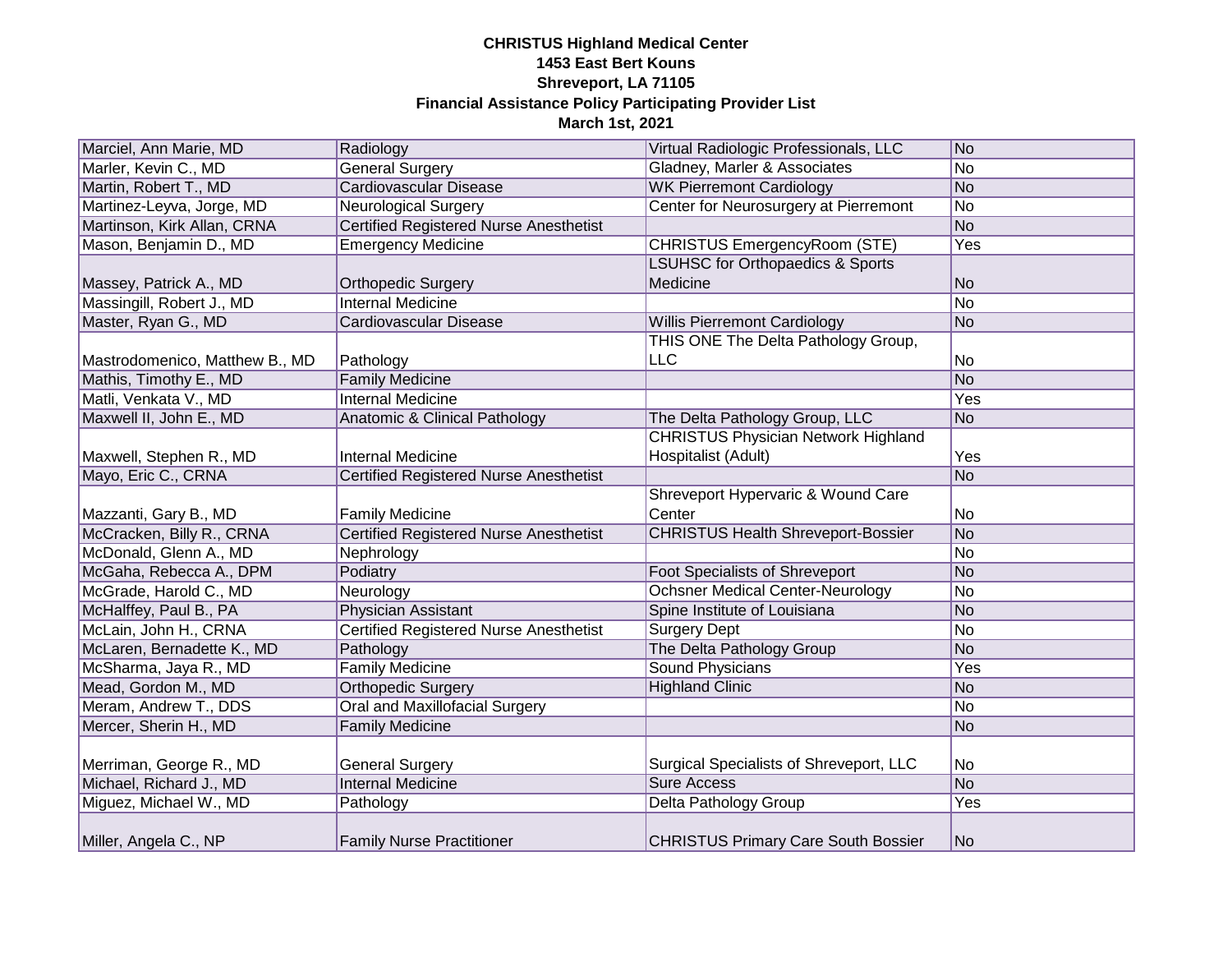| Miller, Cassie J., PA     | Physician Assistant                     | <b>NWLA Nephrology</b>                     | No             |
|---------------------------|-----------------------------------------|--------------------------------------------|----------------|
| Miller, Craig L., MD      | <b>Internal Medicine</b>                | <b>Shreveport Internal Medicine</b>        | No             |
| Miller, Kimberley S., MD  | Radiology                               | Virtual Radiologic Professionals, LLC      | No             |
| Miller, Robert L., MD     | Radiology                               | Virtual Radiologic Professionals, LLC      | No             |
| Miller, Seth W., PA       | Physician Assistant                     | Gastrointestinal Specialists, AMC          | N <sub>o</sub> |
| Miller, Stephen J., MD    | <b>Emergency Medicine</b>               | <b>CHRISTUS Health Shreveport-Bossier</b>  | Yes            |
| Milner Jr, Joseph W., MD  | Radiology                               | <b>Diagnostic Imaging Associates</b>       | Yes            |
| Milstead, Marion E., MD   | <b>Orthopedic Surgery</b>               |                                            | No             |
| Missoi, Allen K., MD      | Radiology                               | Virtual Radiologic Professionals, LLC      | No             |
| Mody, Milan G., MD        | <b>Orthopedic Surgery</b>               | The Orthopedic Clinic                      | No             |
| Montaser, Anoosh, MD      | Radiology                               | Virtual Radiologic Professionals, LLC      | No             |
| Moore, Justin B., MD      | <b>Emergency Medicine</b>               |                                            | No             |
| Moore, Tamara L., MD      | Pediatrics                              | <b>Pierremont Pediatrics</b>               | No             |
| Morgan Jr., Steve A., MD  | <b>Emergency Medicine</b>               | Sound Physicians                           | Yes            |
| Morgan, Andre N., MD      | <b>Internal Medicine</b>                | <b>Christus Shreveport/Bossier</b>         | Yes            |
| Morgan, Clay E., PA       | Physician Assistant                     |                                            | No             |
| Morgan, Edward L., MD     | Orthopedic Surgery                      | The Orthopaedic Clinic                     | No             |
| Morreale, Angelo P., DPM  | Podiatry                                | The Foot Institute                         | No             |
| Morris, Brian G., MD      | <b>Pediatric Gastroenterology</b>       | Ochsner for Children-Pediatric             | No             |
| Morton, Clarke J., MD     | <b>Emergency Medicine</b>               | <b>Christus Shreveport/Bossier</b>         | Yes            |
| Moss, Jared L., MD        | Urology                                 | Regional Urology, LLC                      | No             |
| Mouledoux, Jessica H., MD | <b>Pediatric Cardiology</b>             | <b>Ochsner Pediatric Cardiologists</b>     | No             |
| Mulder, Theodorus J., MD  | <b>Pediatric Cardiology</b>             | <b>Ochsner for Children-Pediatric</b>      | No             |
| Mulloy, John P., MD       | Radiology                               |                                            | No             |
| Murphy, Kevin W., MD      | <b>Family Medicine</b>                  | <b>Christus Primary Care- Shreveport</b>   | No             |
|                           |                                         | <b>CHRISTUS Health St. Frances Cabrini</b> |                |
| Mustapha, Ahmad, MD       | <b>Internal Medicine</b>                | Hospital                                   | No             |
| Negron, Gerardo, MD       | <b>Infectious Disease</b>               | <b>Shreveport Infectious Disease</b>       | No             |
| Nelson III, Ross B., MD   | Pain Medicine                           | <b>Pain Care Consultants</b>               | No             |
| Nelson, David L., MD      | <b>Family Medicine</b>                  |                                            | No             |
| Nguyen, Benjamin B., MD   | Neurology                               | Louisiana Neurologic Specialties, INC.     | No             |
| Nicell, Donald T., MD     | Radiology                               | Virtual Radiologic Corporation, Inc        | No             |
|                           |                                         |                                            |                |
| Niyazov, Dmitriy M., MD   | <b>Clinical Genetics &amp; Genomics</b> | Ochsner for Children-Pediatric Genetics    | No             |
| Noble, James R., MD       | Urology                                 | Regional Urology, LLC                      | No             |
| Noble, Sylvia D., MD      | Nephrology                              | Northwest Louisiana Nephrology             | No             |
| Norcross, Amy H., NP      |                                         | <b>CHRISTUS Wound Care</b>                 | No             |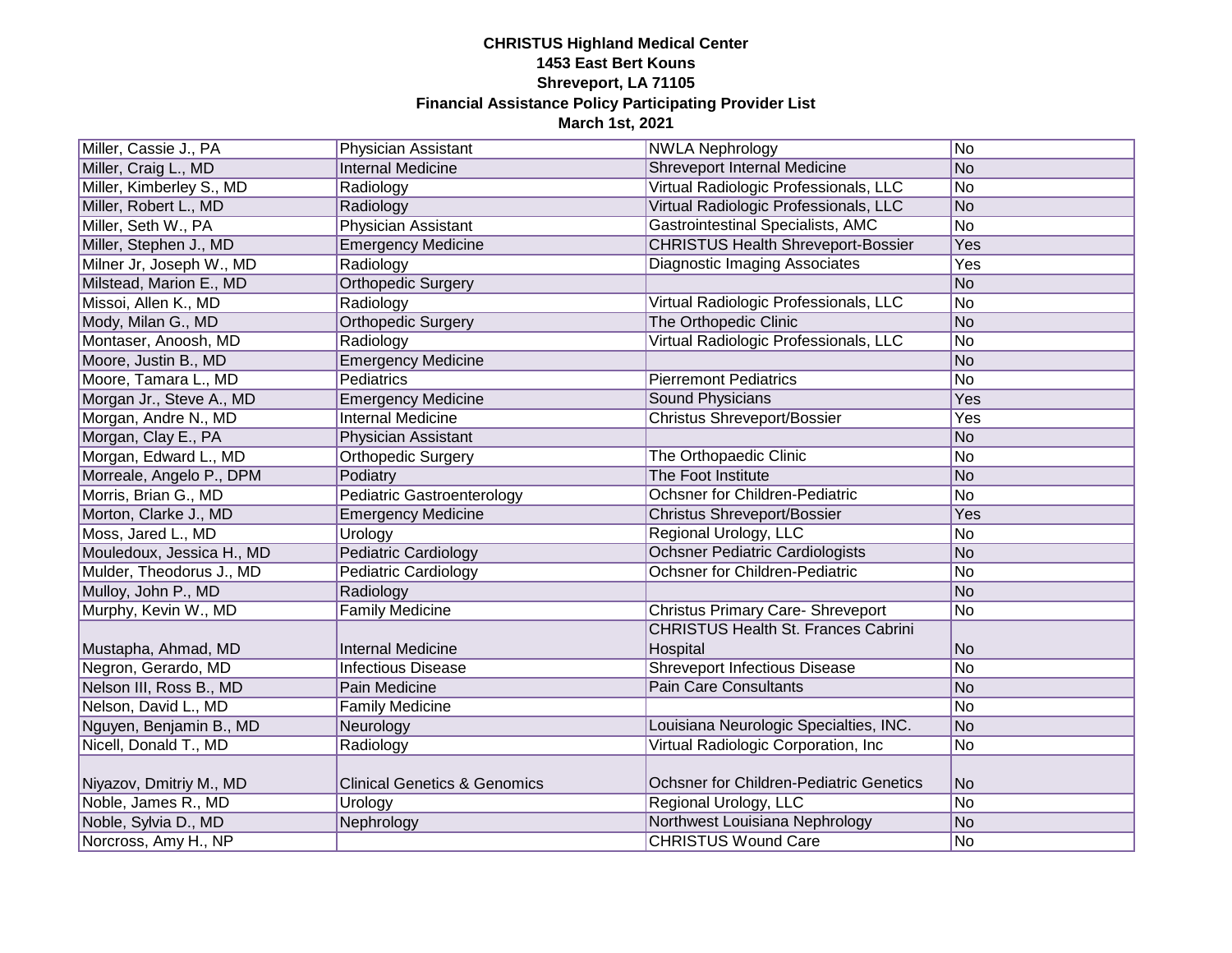| Norton, Paul C., MD          | Anesthesiology                                | <b>Medical Center Anesthesiologists</b>         | Yes             |
|------------------------------|-----------------------------------------------|-------------------------------------------------|-----------------|
| Norwood, Jeremy S., MD       | Urology                                       |                                                 | $\overline{No}$ |
|                              |                                               | LSU Health Shreveport Department of             |                 |
| Notarianni, Christina M., MD | <b>Neurological Surgery</b>                   | Neurosurgery                                    | No              |
| Novick, Michael K., MD       | Radiology                                     | Virtual Radiologic Corporation, Inc             | No              |
| Nunley, Pierce D., MD        | <b>Orthopedic Surgery</b>                     | Spine Institue of Louisiana                     | No              |
| O'Con, Katrina, CRNA         | <b>Certified Registered Nurse Anesthetist</b> |                                                 | No              |
|                              |                                               | <b>CHRISTUS St Frances Cabrini Hospitalist</b>  |                 |
| Olanrewaju, Ifedolapo S., MD | <b>Family Medicine</b>                        | Group                                           | Yes             |
| O'Neal Jr, Barron J., MD     | Anesthesiology                                | <b>Christus Shreveport/Bossier</b>              | Yes             |
| O'Neal, Barron J., MD        | <b>Plastic Surgery</b>                        |                                                 | No              |
| O'Neal, Jennifer C., MD      | <b>Family Medicine</b>                        | <b>Stonewall Family Medicine</b>                | No              |
| Owings, Richard A., MD       | Pathology                                     | The Delta Pathology Group                       | No              |
| Pace, David J., MD           | Pediatrics                                    |                                                 | No              |
| Padilla, Guillermo O., MD    | <b>Infectious Disease</b>                     | <b>Shreveport Infectious Disease</b>            | No              |
| Palmer, Thomas E., MD        | Urology                                       | Regional Urology, LLC                           | No              |
|                              |                                               | <b>LSUHSC Shreveport Faculty Group</b>          |                 |
| Palmieri, Celso F., DDS      | Oral and Maxillofacial Surgery                | Practice                                        | No              |
| Panjam, Deepthi, MD          | <b>Internal Medicine</b>                      | <b>Adult Hospitalist Group</b>                  | No              |
| Pankey, Lee R., MD           | Pathology                                     | The Delta Pathology Group, LLC                  | No              |
| Parker, Larry D., MD         | <b>Emergency Medicine</b>                     | <b>EDSOUND</b>                                  | Yes             |
|                              |                                               | <b>Hospitalist Medicine Physicians of Texas</b> |                 |
| Pascual, Juan Carlo S., MD   | <b>Family Medicine</b>                        | dba Sound Physician                             | Yes             |
| Patel, Kirtesh H., MD        | Pathology                                     | The Delta Pathology Group, LLC                  | No              |
| Patel, Stavan Y., MD, DDS    | Oral and Maxillofacial Surgery                | <b>LSU Health Shreveport</b>                    | No              |
| Patton, Andrew G., MD        | Orthopedic Surgery                            |                                                 | No              |
| Patton, Charles S., MD       | <b>Family Medicine</b>                        |                                                 | No              |
| Patton, Stephen R., MD       | Nephrology                                    | Northwest LA Nephrology                         | No              |
| Peet, Bradley T., MD         | Psychiatry                                    | <b>Ochsner Clinic Foundation</b>                | No              |
|                              |                                               |                                                 |                 |
| Pennington, Lindsey A., MD   | <b>Plastic Surgery</b>                        | Lindsey Pennington, MD Facial Plastics          | No              |
|                              |                                               | <b>CHRISTUS Cardiovascular &amp; Thoracic</b>   |                 |
| Perque, Tate J., PA-C        | Physician Assistant                           | Surgery                                         | lNo             |
| Person, Marjorie N., MD      | Psychiatry                                    | <b>Ochsner Medical Center</b>                   | No              |
| Petterway, Gretchen G., MD   | Pediatrics                                    | <b>CHRISTUS Pediatric Associates</b>            | No              |
| Philips, David M., MD        | Gastroenterology                              | GastroIntestinal Specialists, AMC               | No              |
| Phillips, Mary L., MD        | Radiology                                     | Vitrual Radiologic Processional, LLC            | No              |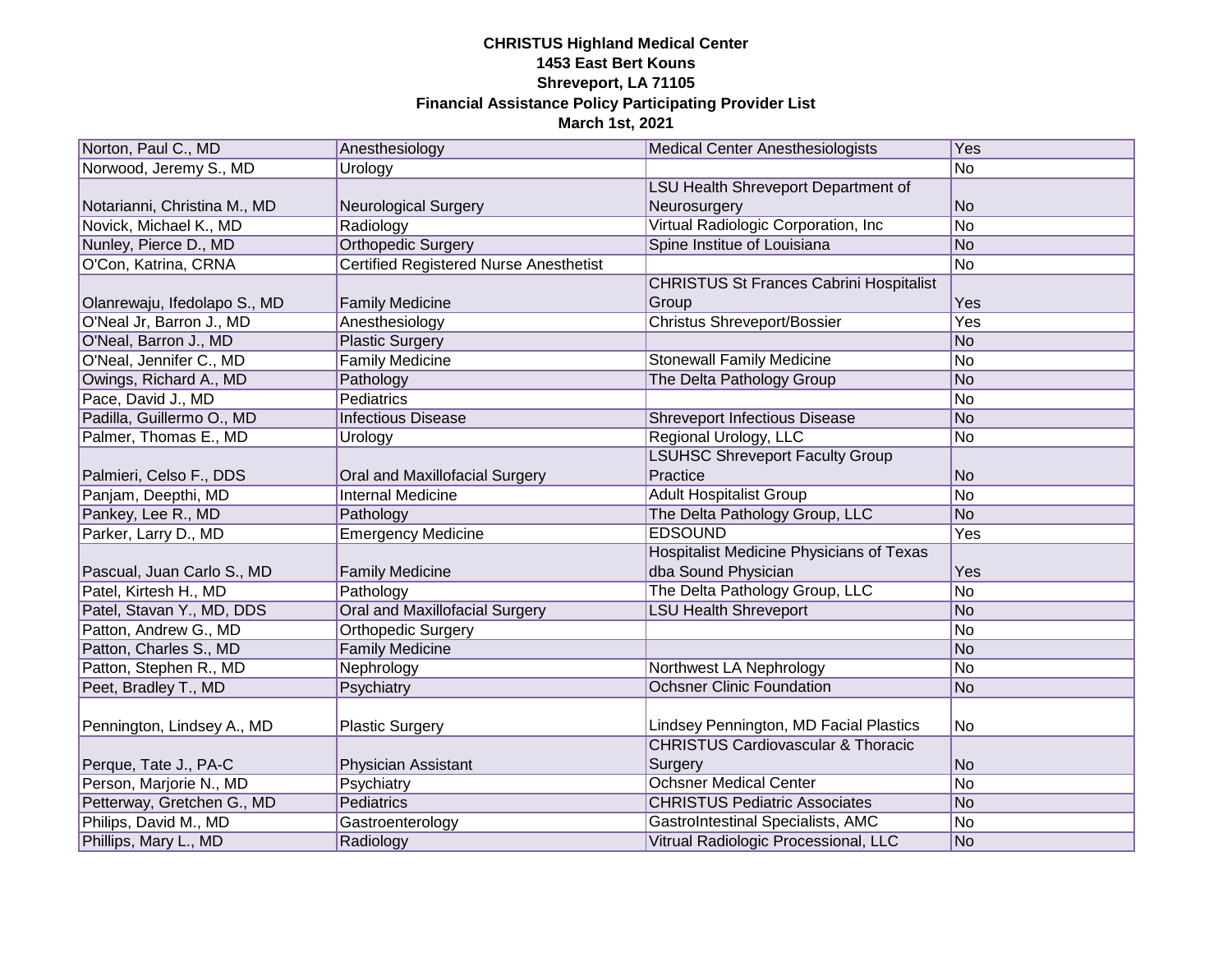| Pierre, Ericka D., NP     |                                               | <b>CHRISTUS Primary Care Associates</b>                | No  |
|---------------------------|-----------------------------------------------|--------------------------------------------------------|-----|
| Pilcher, Micah B., NP     |                                               | <b>CHRISTUS Primary Care Partners</b>                  | No  |
| Pizarro, Antonio R., MD   | Obstetrics & Gynecology                       | Pelvic & Reconstructive GYN Surgery                    | No  |
| Poch, Arthur L., MD       | Gastroenterology                              |                                                        | No  |
| Pokhrel, Binod, MD        | Endocrinology, Diabetes and Metabolism        | <b>MD Clinics LLC</b>                                  | No  |
| Pope, John B., MD         | <b>Family Medicine</b>                        | The Family Doctors                                     | No  |
| Popwell, Benny M., MD     | <b>Obstetrics &amp; Gynecology</b>            | <b>Highland Clinic, APMC</b>                           | No  |
| Posner, Donald I., MD     | Dermatology                                   | Dermatology & Skin Surgery Inc, APMC                   | No  |
| Pou, David G., MD         | Otolaryngology                                | Ear, Nose & Throat Center, AMC                         | No  |
| Powell, Rhonda V., CRNA   | <b>Certified Registered Nurse Anesthetist</b> |                                                        | No  |
| Pramanik, Arun K., MD     | Neonatal-Perinatal Medicine                   | <b>LSUHCS- Dept of Neonatology</b>                     | No  |
| Provenza, John M., MD     | <b>Internal Medicine</b>                      |                                                        | No  |
| Prudhome, David S., CRNA  | <b>Certified Registered Nurse Anesthetist</b> | <b>CSBHS Surgery Department</b>                        | No  |
| Quinlan, Mackey S., MD    | Pediatrics                                    | <b>Pierremont Pediatrics</b>                           | No  |
| Quinn, Eamonn M., MD      | Radiology                                     | Virtual Radiologic Professionals, LLC                  | No  |
| Quinney JR, Ben H., MD    | Hematology                                    | <b>MD Clinics, LLC</b>                                 | No  |
| Rachal, Carol R., NP      | <b>Neonatal Nurse Practitioner</b>            | <b>Pediatrix Medical Group</b>                         | Yes |
| Rai, Surinder K., DO      | Radiology                                     | VIRTUAL RADIOLOGIC PRO., LLC                           | No  |
| Ram, Priti B., MD         | Radiology                                     |                                                        | No  |
| Rama, Rathmony, MD        | Anesthesiology                                | <b>Medical Center Anesthesiologists</b>                | Yes |
| Rambin, Brandy G., NP     |                                               | <b>Pierremont Cardiology</b>                           | No  |
| Ramey, Stephen J., MD     | <b>Plastic Surgery</b>                        | <b>CHRISTUS Wound &amp; Hyperbaric Center</b>          | No  |
| Randolph, Bryan W., DPM   | Podiatry                                      | <b>Foot Specialists of Shreveport</b>                  | No  |
| Rao, Vyas R., MD          | <b>Thoracic Surgery</b>                       |                                                        | No  |
| Reddy, Venkat Salguti, MD | Nephrology                                    |                                                        | No  |
| Redfield, Samantha M., MD | Pathology                                     | The Delta Pathology Group                              | No  |
| Reeves, Eric R., MD       | <b>Cardiovascular Disease</b>                 | <b>Advanced Cardiovascular Specialists</b>             | No  |
| Rethy, Michael C., MD     | Radiology                                     | Virtual Radiologic Corporation, Inc                    | No  |
| Rhoden, Sandra J., MD     | Radiology                                     |                                                        | No  |
| Rice, Clifford H., MD     | Otolaryngology                                |                                                        | No  |
| Richards, Alan B., MD     | Ophthalmology                                 | <b>Highland Clinic, APMC</b>                           | No  |
| Richter, Henry J., MD     | <b>Emergency Medicine</b>                     | <b>CHRISTUS Health St. Frances Cabrini</b><br>Hospital | Yes |
| Rimmer, Douglas E., MD    | Gastroenterology                              | GastroIntestinal Specialist, AMC                       | No  |
| Rinderle, Theresa L., MD  | <b>Family Medicine</b>                        | <b>Christus Primary Care- Shreveport</b>               | No  |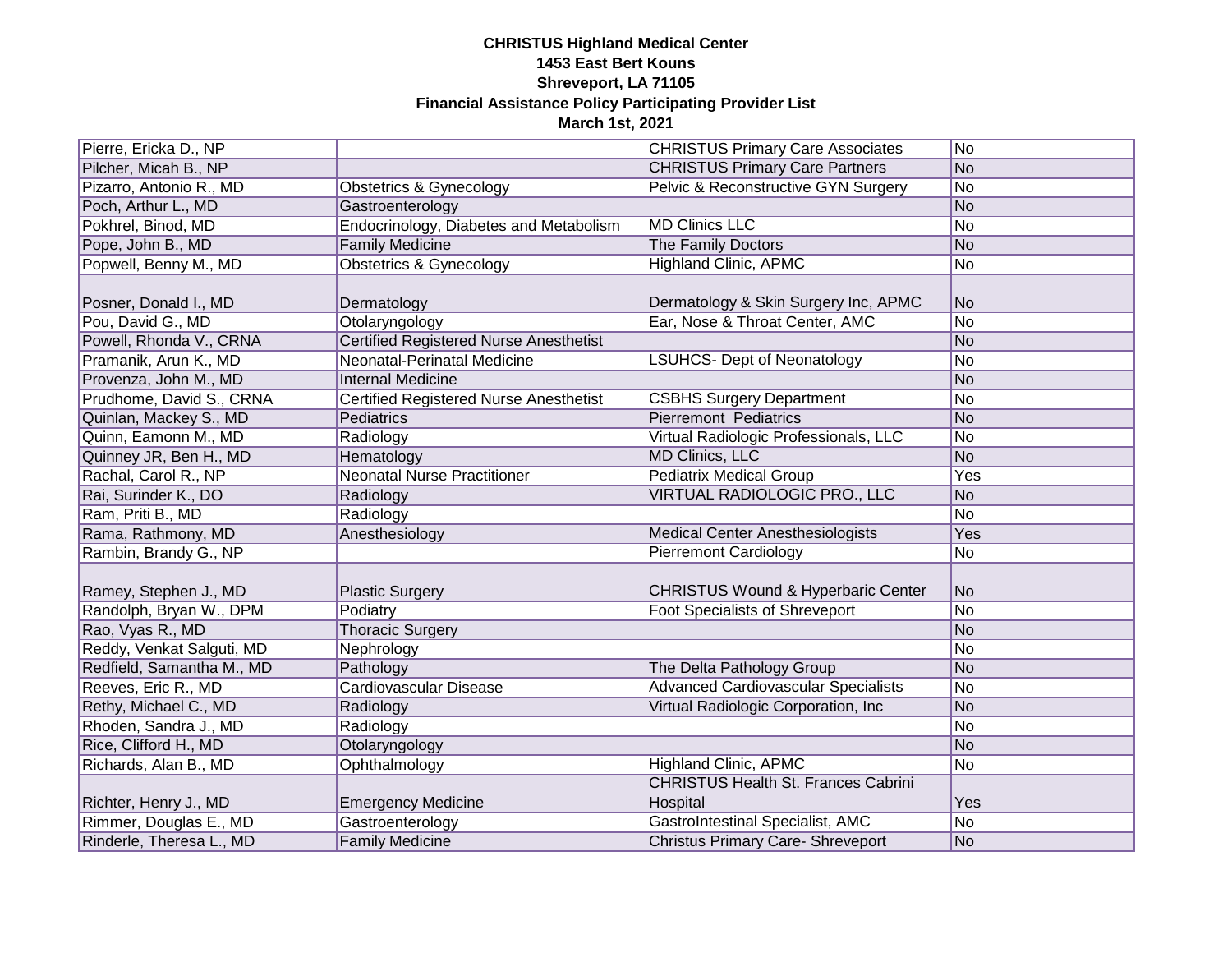| Risinger-Landry, Lauren A., MD | <b>Family Medicine</b>                        | The Family Doctors                                    | No  |
|--------------------------------|-----------------------------------------------|-------------------------------------------------------|-----|
| Ritch, Scott E., MD            | Pediatrics                                    | <b>Mid City Pediatrics</b>                            | No  |
| Robinette, Alison M., MD       | Radiology                                     | Virtual Radiologic Professionals, LLC                 | No  |
| Robinson, Elza B., MD          | <b>Obstetrics &amp; Gynecology</b>            | <b>Highland Clinic, APMC</b>                          | No  |
| Robinson, Thomas R., FNP       | <b>Family Nurse Practitioner</b>              | <b>Gastrointestinal Specialists</b>                   | No  |
| Rodriguez, Jennifer L., MD     | Pediatrics                                    |                                                       | No  |
| Rokaw, Michael D., MD          | Nephrology                                    |                                                       | No  |
| Romero, Jason J., MD           | Dermatology                                   | Dermatology & Skin Surgery Inc, APMC                  | No  |
| Roohani, Peyman, MD            | <b>Internal Medicine</b>                      | <b>SOUND Physicians</b>                               | Yes |
| Rosell, John F., MD            | <b>Emergency Medicine</b>                     | <b>Schumacher Clinical Partners</b>                   | Yes |
| Ross, Rachael A., CRNA         | <b>Certified Registered Nurse Anesthetist</b> | <b>CHRISTUS Health Shreveport-Bossier</b>             | No  |
| Rosteet, Dawn A., NP           | <b>Family Nurse Practitioner</b>              | Sound ED                                              | Yes |
| Rousseau, Jean W., MD          | General Surgery                               | Moretown Family Clinic                                | No  |
| Roybal, Jessica L., MD         | <b>Pediatric Surgery</b>                      | <b>Ochsner Clinic Foundation Pediatric</b><br>Surgery | No  |
| Rozell, Joseph M., MD          | Diagnostic Radiology                          | Virtual Radiologic Professionals, LLC                 | No  |
| Ruello, Rula, APRN             | <b>Psychiatric Nurse Practitioner</b>         | <b>Ochsner Clinic Foundation</b>                      | No  |
| Runyan, Stephanie, DO          | Radiology                                     | Virtual Radiologic Professionals, LLC                 | No  |
| Rushing, Paul A., MD           | <b>Internal Medicine</b>                      | <b>Highland Clinic, APMC</b>                          | No  |
| Saleh, Elaine M., MD           | Psychiatry                                    | <b>Ochsner Clinic Foundation</b>                      | No  |
| Salter, Robert M., PA          | Physician Assistant                           | <b>GastroIntestinal Specialists, AMC</b>              | No  |
| Salvatore, Jaime K., DO        | Radiology                                     | Virtual Radiologic Corporation, Inc                   | No  |
| Sam, Ronald E., DO             | <b>Internal Medicine</b>                      | <b>Sound Physicians</b>                               | Yes |
| Samuel, Adam D., MD            | Anesthesiology                                | <b>Medical Center Anesthesiologists Group</b>         | Yes |
| Sarcar, Manash K., MD          | Radiology                                     | <b>Diagnostic Imaging Associates</b>                  | Yes |
| Sardenga, Louis J., MD         | Pathology                                     | The Delta Pathology Group                             | No  |
| Sasaki, Larry S., MD           | <b>General Surgery</b>                        | North Louisiana Surgery Center                        | No  |
| Saucier, Robert K., MD         | <b>Family Medicine</b>                        | <b>Bossier Family Medicine</b>                        | No  |
| Scaltsas, Irene, MD            | Neurology                                     | <b>Highland Clinic, APMC</b>                          | No  |
| Scheffy, Lauren P., PA-C       | <b>Physician Assistant</b>                    | <b>Highland Clinic</b>                                | No  |
| Schofield, Carl N., MD         | Radiology                                     | Virtual Radiologic                                    | No  |
| Sciuk, Adam A., MD             | Radiology                                     | Virtual Radiologic Corporation, Inc                   | No  |
| Scotto, Sarah L., MD           | Obstetrics & Gynecology                       | <b>Highland Clinic. APMC</b>                          | No  |
| Scott-Walker, Janet E., CRNA   | <b>Certified Registered Nurse Anesthetist</b> |                                                       | No  |
| Sentome, Michael W., MD        | Radiology                                     | Virtual Radiologic Professionals, LLC                 | No  |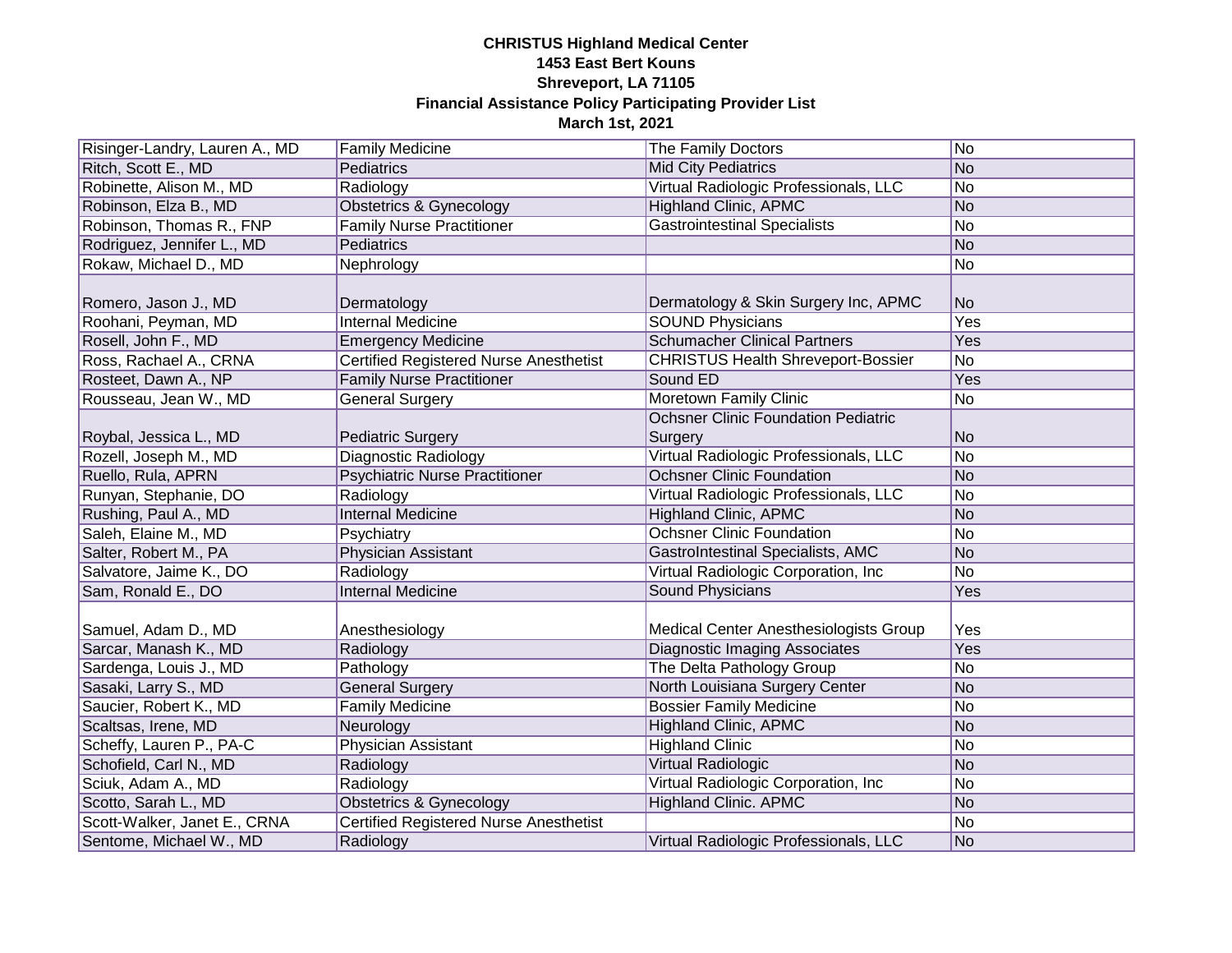| Serio, Sara S., MD            | Neonatal-Perinatal Medicine                   | <b>NICU Department</b>                           | No              |
|-------------------------------|-----------------------------------------------|--------------------------------------------------|-----------------|
| Shaffrey, Julie K., MD        | Radiology                                     | VIRTUAL RADIOLOGIC PRO., LLC                     | N <sub>O</sub>  |
| Shah, Mansi N., DO            | Rheumatology                                  | <b>Highland Clinic, APMC</b>                     | No              |
| Shah, Sanjaykumar, MD         | <b>Family Medicine</b>                        | LA Family Practice                               | <b>No</b>       |
| Shamburger Jr, John R., MD    | <b>Emergency Medicine</b>                     | <b>Christus Shreveport/Bossier</b>               | Yes             |
| Shaukat, Irfan, MD            | <b>Internal Medicine</b>                      |                                                  | Yes             |
| Shaw, Emily T., NP            | <b>Psychiatric Nurse Practitioner</b>         | <b>Ochsner Clinic Foundation</b>                 | No              |
| Sholl, Andrew B., MD          | Pathology                                     | The Delta Pathology Group                        | No              |
| Shrivastava, Snehal, MD       | Nephrology                                    |                                                  | No              |
| Sikes Jr., James W., DMD      | Oral and Maxillofacial Surgery                | Sikes Oral and Maxillofacial Surgery             | No              |
| Simolke, Eric T., PA          | Physician Assistant                           | Spine Institute of Louisiana                     | No              |
|                               |                                               | LSU Health Shreveport Department of              |                 |
| Sin, Anthony H., MD           | Neurological Surgery                          | Neurosurgery                                     | No              |
| Singh, Iqbal, MD              | Cardiovascular Disease                        | <b>WK Pierremont Cardiology</b>                  | No              |
| Singleterry, John G., DO      | Anesthesiology                                | <b>Medical Center Anesthesiologist</b>           | Yes             |
| Sipes, Richard T., MD         | <b>Internal Medicine</b>                      |                                                  | No              |
| Siskron III, Fredric T., MD   | Pathology                                     | The Delta Pathology Group                        | No              |
| Sitter, Rachel A., AGNP       | Adult-Gerontological Nurse Practitioner       | <b>Regional Urology</b>                          | No              |
| Slack, Russell A., CRNA       | <b>Certified Registered Nurse Anesthetist</b> | Dept of Anesthesia                               | No              |
| Smith III, John H., MD        | <b>Family Medicine</b>                        |                                                  | No.             |
| Smith, Audrey R., FNP         | <b>Acute Care Nurse Practitioner</b>          | <b>NWLA Nephrology, LLC</b>                      | No              |
| Smith, Donald B., FNP         | <b>Family Nurse Practitioner</b>              | Northwest Louisiana Nephrology LLC               | No              |
|                               |                                               | <b>LSU Health Shreveport Department of</b>       |                 |
| Smith, Donald R., MD          | <b>Neurological Surgery</b>                   | Neurosurgery                                     | No              |
| Smith, Eric W., MD            | <b>Internal Medicine</b>                      | <b>Shreveport Internal Medicine</b>              | No              |
| Smith, Erika V., MD           | Pediatric Gastroenterology                    | <b>Ochsner for Children-Pediatric</b>            | No              |
| Smith, James F., MD           | <b>Cardiovascular Disease</b>                 | <b>Advanced Cardiovascular Specialists</b>       | $\overline{No}$ |
| Smith, John W., MD            | <b>Internal Medicine</b>                      | <b>CHRISTUS Health Shreveport-Bossier</b>        | Yes             |
| Smith, Lakyn P., NP           | Adult-Gerontological Nurse Practitioner       | <b>Pulmonary &amp; Critical Care Specialists</b> | Yes             |
| Smith, Nancy V., MD           | Pathology                                     | The Delta Pathology Group                        | No              |
| Smith, Ray D., MD             | Cardiovascular Disease                        | <b>Advanced Cardiovascular Specialists</b>       | No              |
| Smith, Stanley J., MD         | Urology                                       | Regional Urology, LLC                            | No              |
| Snead, Christopher S., MD     | <b>Medical Oncology</b>                       | <b>Christus Provider Network</b>                 | No              |
| Sockrider, Christopher S., MD | <b>General Surgery</b>                        | <b>Breast Care Specialists</b>                   | No              |
| Sommerville, Sharon W., NNP   | <b>Neonatal Nurse Practitioner</b>            |                                                  | No              |
| Sonnabend, Steven B., MD      | Radiology                                     | Virtual Radiologic Professionals, LLC            | No              |
| Spann, Alison S., MD          | Urology                                       | Regional Urology, LLC                            | No              |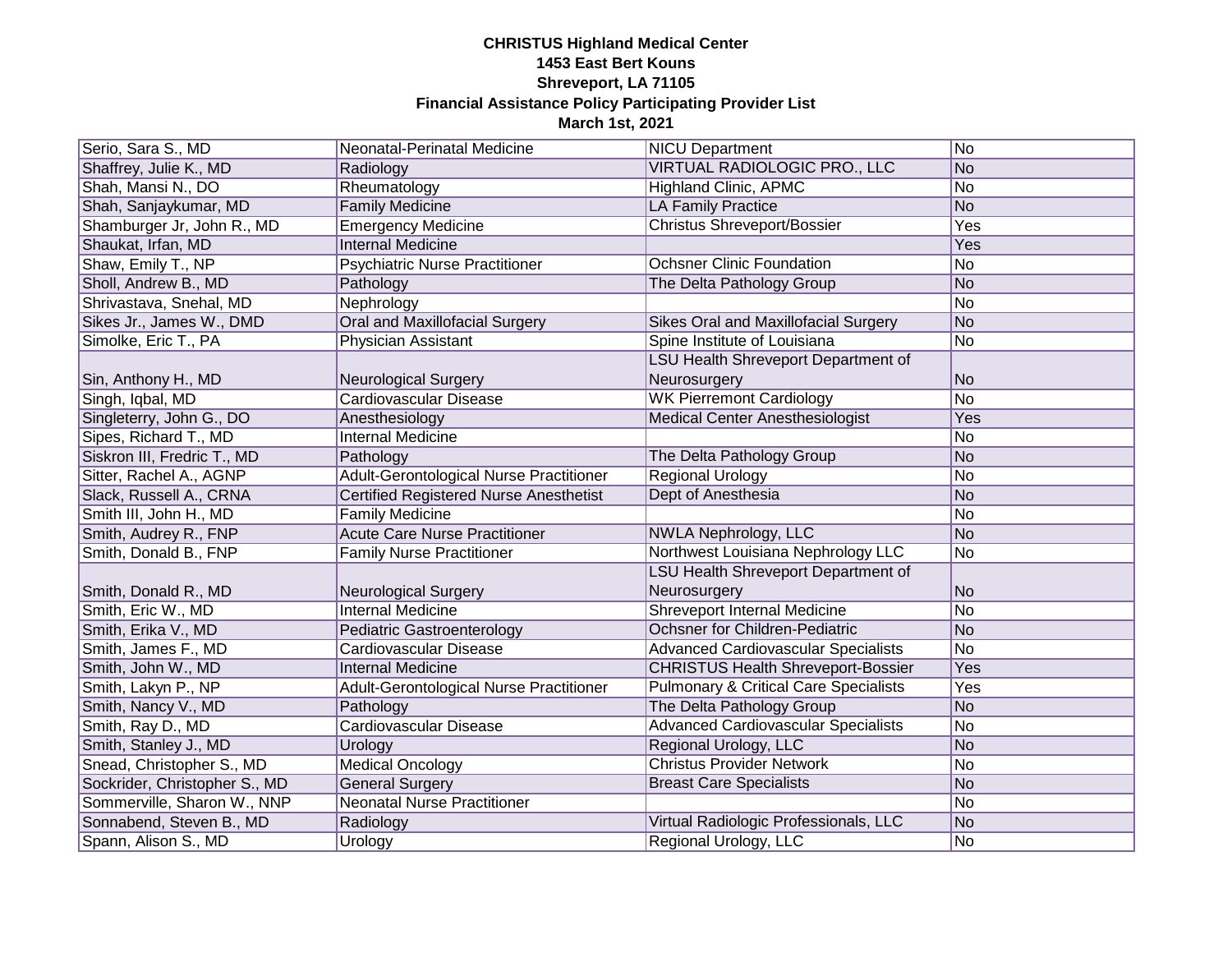| Spotts, Kimberly M., PA      | <b>Physician Assistant</b>                    | Spine Institute of LA                                                                   | $\overline{\textsf{No}}$ |
|------------------------------|-----------------------------------------------|-----------------------------------------------------------------------------------------|--------------------------|
| Springmeyer, Craig R., MD    | Orthopedic Surgery                            | <b>Highland Clinic</b>                                                                  | No                       |
| St Hilaire, Hugo, MD         | <b>Plastic Surgery</b>                        | <b>LSU Healthcare Network</b>                                                           | No                       |
| St John, David S., MD        | Radiology                                     |                                                                                         | No                       |
| Stafford, Paul R., MD        | <b>Cardiovascular Disease</b>                 | <b>WK Pierremont Cardiology</b>                                                         | No                       |
| Staib Jr, Neil E., MD        | Radiology                                     |                                                                                         | No                       |
| Stalder, Mark W., MD         | <b>Plastic Surgery</b>                        | <b>LSU Health Science</b>                                                               | No                       |
| Steele, Russell W., MD       | Pediatrics                                    | Ochsner for Children-Pediatric Infectious<br><b>Ochsner Clinic Foundation Pediatric</b> | No.                      |
| Steiner, Rodney B., MD       | <b>Pediatric Surgery</b>                      | Surgery                                                                                 | lNo                      |
| Stephenson, John R., CRNA    | <b>Certified Registered Nurse Anesthetist</b> | Dept of Anesthesia                                                                      | No                       |
| Stewart, Alex I., AGNP       | <b>Acute Care Nurse Practitioner</b>          | <b>Advanced Cardiovascular Specialists</b>                                              | No                       |
| Stewart, Robert W., MD       | Radiology                                     | <b>Diagnostic Imaging Associates</b>                                                    | Yes                      |
| Stinson, Amy A., NP          | Adult-Gerontological Nurse Practitioner       | <b>GastroIntestinal Specialists, AMC</b>                                                | No                       |
| Stokes, Brooke B., WHNCP     | <b>Women's Health Nurse Practitioner</b>      | <b>Highland Clinic</b>                                                                  | No                       |
| Stratton, Michael D., MD     | Colon and Rectal Surgery                      | <b>Colon and Rectal Associates</b>                                                      | No                       |
| Suh, Hester, MD              | Pediatrics                                    | Wee Care Pediatrics, LLC                                                                | No                       |
| Swearingen Jr., James P., MD | Ophthalmology                                 |                                                                                         | No                       |
| Talahma, Murad, MD           | Neurology                                     | <b>Ochsner Clinic Foundation</b>                                                        | No                       |
| Talbert, Timothy W., MD      | <b>Orthopedic Surgery</b>                     | <b>Highland Clinic, APMC</b>                                                            | No                       |
| Talukder, Saimah, MD         | <b>Obstetrics &amp; Gynecology</b>            |                                                                                         | No                       |
| Tank, Surinder S., MD        | Neonatal-Perinatal Medicine                   | St. Frances Cabrini NICU                                                                | No                       |
| Tarsia III, Joseph, MD       | Neurology                                     | <b>Ochsner Clinic Foundation</b>                                                        | No                       |
| Taylor, Mark L., MD          | Psychiatry                                    | <b>Ochsner Clinic Foundation</b>                                                        | No                       |
| Thibodeaux, Joel D., MD      | Pathology                                     | The Delta Pathology Group, LLC                                                          | No                       |
| Thomas, Patricia E., MD      | Pediatric Cardiology                          | Ochsner for Children-Pediatric Cardiology                                               | No                       |
| Thornton, Blakely N., MD     | Otolaryngology                                | Ear, Nose & Throat Center, AMC                                                          | No                       |
| Thornton, Robert S., MD      | Otolaryngology                                | Ear, Nose & Throat Center, AMC                                                          | No                       |
| Tisdale, Charles G., PA-C    | <b>Physician Assistant</b>                    | <b>Highland Clinic</b>                                                                  | No                       |
| Todman, Steven H., MD        | <b>Pediatric Cardiology</b>                   |                                                                                         | No                       |
| Togun, Kikelomo I., MD       | Pediatrics                                    | His Grace Pediatric & Kidmed Clinic                                                     | No                       |
| Trawick Jr., Thomas S., MD   | <b>Internal Medicine</b>                      |                                                                                         | Yes                      |
| Troxclair, Sean K., MD       | <b>Internal Medicine</b>                      | Coushatta ER Physicians, LLC                                                            | No                       |
| Turner, Anisha R., MD        | <b>Family Medicine</b>                        | Christus Shreveport/Bossier ED                                                          | Yes                      |
| Tynes, Joseph R., MD         | <b>Internal Medicine</b>                      |                                                                                         | No.                      |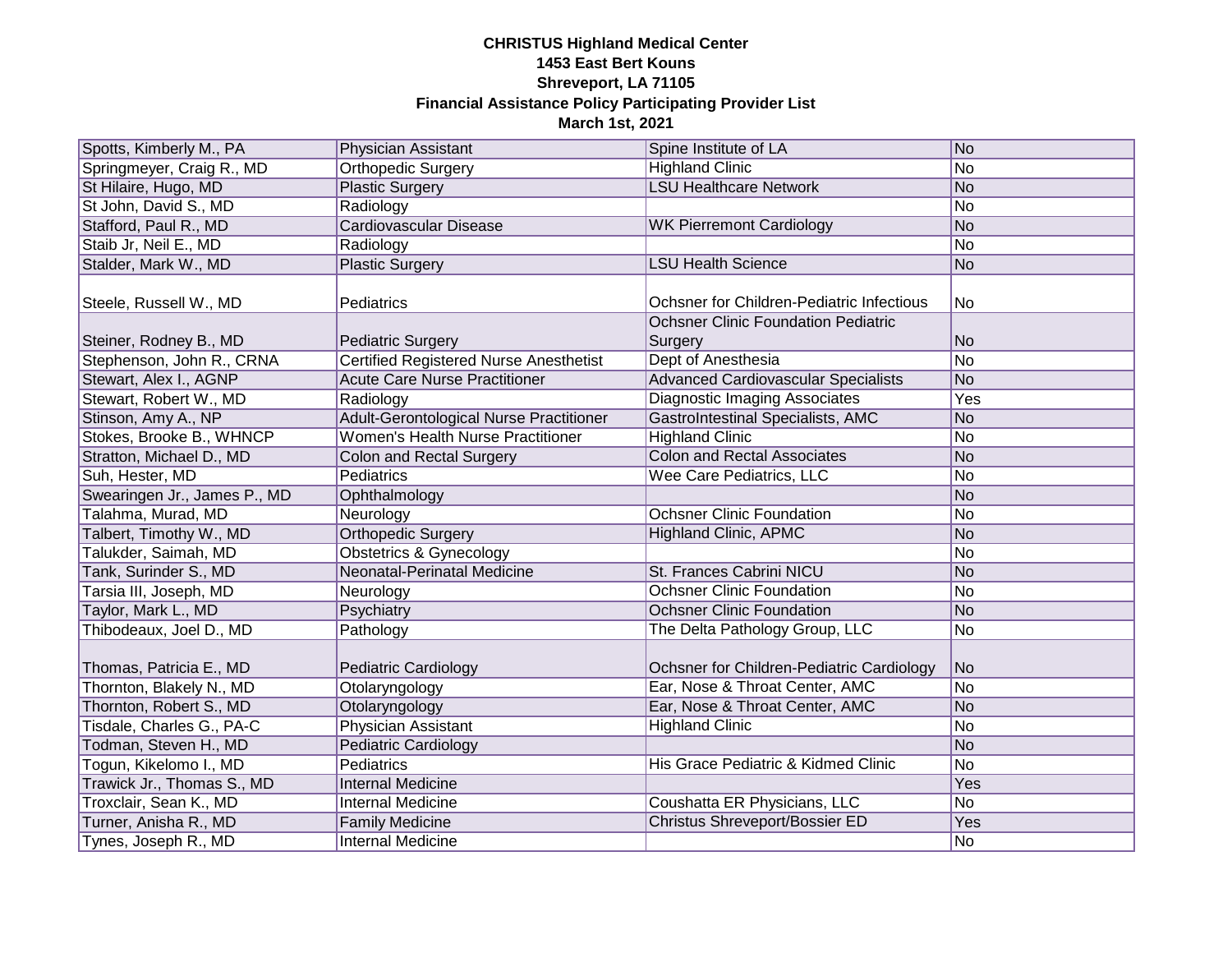| Tynes, Kerry W., MD           | Obstetrics & Gynecology                       | <b>Highland Clinic, APMC</b>               | No              |
|-------------------------------|-----------------------------------------------|--------------------------------------------|-----------------|
| Tynes, Russell W., MD         | <b>Internal Medicine</b>                      | <b>JCT Medical Consulting</b>              | $\overline{No}$ |
| Urbina, Richard A., DO        | <b>Emergency Medicine</b>                     | Christus St. Frances Cabrini ED            | Yes             |
|                               |                                               | Ochsner for Children- Pediatric            |                 |
| Urrego, Fernando A., MD       | Pediatric Pulmonology                         | Pulmonology                                | No              |
| Utter, Philip A., MD          | <b>Neurological Surgery</b>                   |                                            | No              |
|                               |                                               | Ochsner for Children- Pediatric            |                 |
| Van Hook, Kristin N., MD      | Pediatric Pulmonology                         | Pulmonology                                | No              |
|                               |                                               | Ark-La-Tex Fertility & Reproductive        |                 |
| Vandermolen, David T., MD     | <b>Obstetrics &amp; Gynecology</b>            | Medicine                                   | lNo             |
| VanNorman III, Russell H., MD | Ophthalmology                                 | <b>Shreveport Eye Specialists</b>          | No              |
| Veerareddy, Srikar, MD        | Cardiovascular Disease                        | <b>Advanced Cardiovascular Specialists</b> | No              |
| Vekovius, Bryan J., MD        | Ophthalmology                                 |                                            | No              |
| Vidal, Gabriel A., MD         | Neurology                                     | <b>Ochsner Medical Center-Neurology</b>    | No              |
| Vij, Rajiv S., MD             | Nephrology                                    |                                            | No              |
| Vincent, Ronald D., CRNA      | <b>Certified Registered Nurse Anesthetist</b> | Dept of Anesthesia                         | No              |
| Vining, Floyd R., CRNA        | <b>Certified Registered Nurse Anesthetist</b> | Dept of Anesthesia                         | No              |
| Virani, Ahmed, MD             | <b>Internal Medicine</b>                      |                                            | Yes             |
| Vreeland, Thomas H., MD       | Radiology                                     | Virtual Radiologic Corporation, Inc        | No              |
| Wadhwa, Rishi K., MD          | <b>Neurological Surgery</b>                   | Spine Institue of Louisiana                | No              |
| Waitches, Gayle M., DO        | Radiology                                     | Virtual Radiologic Professionals, LLC      | No              |
|                               |                                               | <b>Ochsner Med Center- Pediatric</b>       |                 |
| Waldron, Sean R., MD          | <b>Pediatric Orthopedics</b>                  | Orthopedics                                | No              |
| Walker, Christopher C., FNP   | <b>Family Nurse Practitioner</b>              | <b>Advanced Cardiovascular Specialists</b> | No              |
| Wall Jr, Simeon H., MD        | <b>Plastic Surgery</b>                        | The Wall Center                            | No              |
| Wall Sr., Simeon H., MD       | <b>Plastic Surgery</b>                        | The Wall Cneter for Plastic Surgery        | No              |
| Wall, Forrest P., MD          | <b>Plastic Surgery</b>                        |                                            | No              |
| Wall, Holly C., MD            | <b>Plastic Surgery</b>                        | <b>Wall Center for Plastic Surgery</b>     | No              |
| Wallace, Lauren F., DDS       | Oral and Maxillofacial Surgery                |                                            | No              |
|                               |                                               | Rheumatology and Osteoporosis              |                 |
| Walton, Mary K., MD           | Rheumatology                                  | <b>Specialists</b>                         | No              |
| Walton, Michael G., MD        | <b>Cardiovascular Disease</b>                 | <b>Advanced Cardiovascular Specialists</b> | No              |
| Waterfallen, John W., MD      | <b>Obstetrics &amp; Gynecology</b>            | <b>OB/GYN Associates of Shreveport</b>     | No              |
| Watkins, William H., MD       | Otolaryngology                                | Ear, Nose & Throat Center, AMC             | No              |
| Weathers, Karina W., MD       | <b>Emergency Medicine</b>                     | <b>Bossier Emergency Hospital</b>          | No              |
| Webb, Jean N., NP             |                                               |                                            | No              |
| Welker, Laurence E., DPM      | Podiatry                                      |                                            | No              |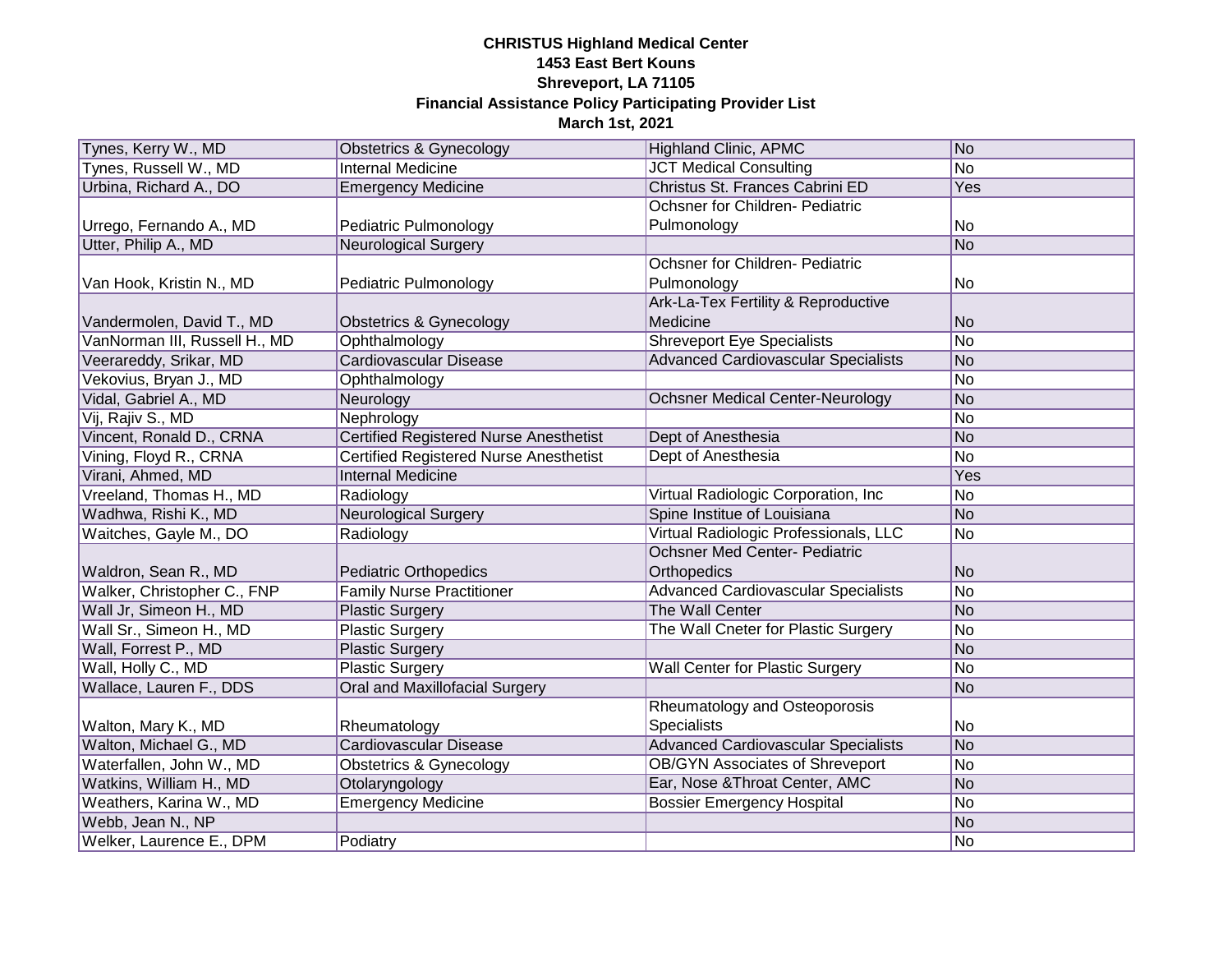| Wellman, Gregory P., MD        | Pathology                                                                       |                                              | No  |
|--------------------------------|---------------------------------------------------------------------------------|----------------------------------------------|-----|
| Werner, Andrew M., MD          | <b>Colon and Rectal Surgery</b>                                                 | <b>Colon Rectal Associates</b>               | No  |
| Wesche, William A., MD         | Pathology                                                                       | The Delta Pathology Group                    | No  |
| West, Eric W., MD              | Psychiatry                                                                      | <b>Ochsner Clinic Foundation</b>             | No  |
|                                |                                                                                 | Christus Shreveport/Bossier Emergency        |     |
| Wetzel, Misty T., MD           | <b>Emergency Medicine</b>                                                       | Dept                                         | Yes |
| Wheat, Stephen W., MD          | Physical Medicine & Rehabilitation                                              |                                              | No  |
| White, Chase C., AGNP          | Acute Care Adult-Gerontology Nurse Practiti Northwest Louisiana Nephrology, LLC |                                              | No  |
| White, Christopher "Keith", NP | <b>Acute Care Nurse Practitioner</b>                                            | GastroIntestianal Specialists, AMC           | No  |
| White, John M., PA             | <b>Physician Assistant</b>                                                      | <b>GastroIntestinal Specialists, AMC</b>     | No  |
| White, Joshua P., NP           | <b>Family Nurse Practitioner</b>                                                |                                              | No  |
| White, Kelly E., MD            | Radiology                                                                       |                                              | Yes |
| White, Michael G., MD          | Pediatric Cardiology                                                            | <b>Ochsner for Children-Pediatrics</b>       | No  |
| White, Randall G., MD          | Nephrology                                                                      | Delta Nephrology, LLC                        | No  |
| White, Stephen C., MD          | <b>General Surgery</b>                                                          | <b>Highland Clinic, APMC</b>                 | No  |
| Whited, Steven C., MD          | Allergy & Immunology                                                            | <b>Highland Clinic</b>                       | No  |
| Wiggins, Sherman S., MD        | Internal Medicine                                                               | <b>Advanced Cardiovascular Specialists</b>   | No  |
| Wilkinson, Brian L., MD        | Pathology                                                                       | <b>Christus Shreveport/Bossier</b>           | No  |
| Williams, Kevin L., CRNA       | <b>Certified Registered Nurse Anesthetist</b>                                   |                                              | No  |
| Williams, Kristi G., FNP       | <b>Family Nurse Practitioner</b>                                                | Gastrointestinal Specialists, A.M.C          | No  |
| Williams, Robert B., MD        | Pathology                                                                       | The Delta Pathology Group - Lafayette        | No  |
| Willis, Cedric R., PA          | Physician Assistant                                                             | <b>GastroIntestinal Specialists AMC</b>      | No  |
| Willis, Elizabeth R., FNP      | <b>Family Nurse Practitioner</b>                                                | <b>Advanced Cardiovascular Specialists</b>   | No  |
| Willis-Curry, Sandra T., MD    | Radiology                                                                       | Virtual Radiologic Professional, LLC         | No  |
| Willsie, Caitlin S., FNP       | <b>Family Nurse Practitioner</b>                                                | The Family Doctors                           | No  |
| Woerner, Jennifer E., DMD      | Oral and Maxillofacial Surgery                                                  | <b>LSUHSC</b>                                | No  |
| Wolfe, Gregory W., MD          | Radiology                                                                       | Virtual Radiologic Corporation, Inc          | No  |
| Wolinsky, Joel S., MD          | Neurology                                                                       | Joel S. Wolinsky, MD, P.A.                   | No  |
| Womac, Daniel J., MD           | <b>Plastic Surgery</b>                                                          |                                              | No  |
| Wong, Waikeong P., MD          | Radiology                                                                       | Virtual Radiologic Professionals, LLC        | No  |
|                                |                                                                                 | <b>CHRISTUS Physician Group Primary Care</b> |     |
| Wyatt, Donna L., MD            | <b>Family Medicine</b>                                                          | <b>Associates- Bossier</b>                   | No  |
| Yacoub, Emad N., MD            | Radiology                                                                       | Virtual Radiologic Professionals, LLC        | No  |
| Yoskin, Maurice P., MD         | Radiology                                                                       | Virtual Radiologic Corporation, Inc          | No  |
| Young, Sarah L., PA-C          | Physician Assistant                                                             |                                              | No  |
| Young, Thomas W., MD           | <b>Pediatric Cardiology</b>                                                     | Ochsner for Children-Pediatrics              | No  |
| Youngblood, Sheena R., NP      |                                                                                 | Advanced Cardiovascular Specialists          | No  |